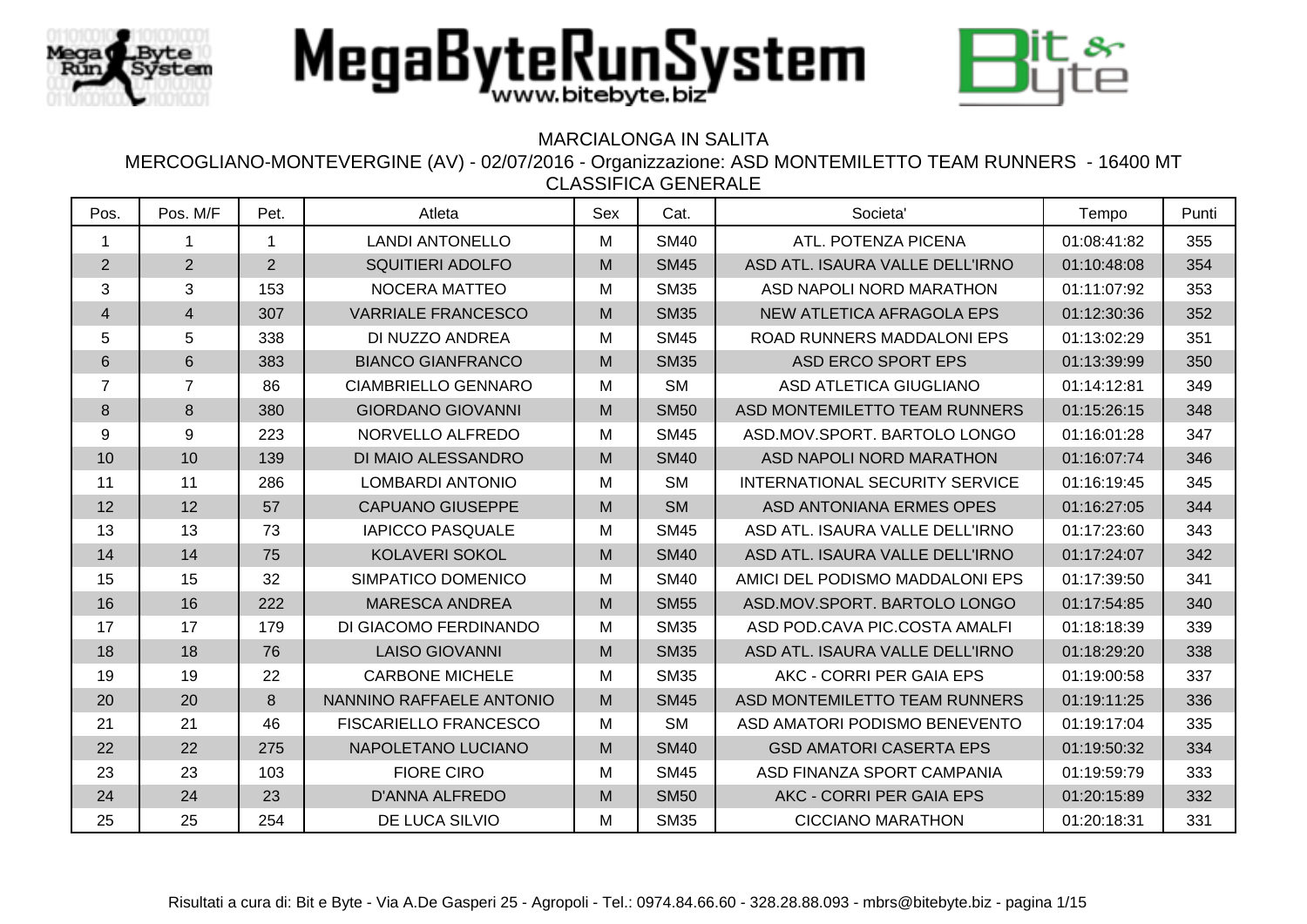



## MARCIALONGA IN SALITA

| Pos. | Pos. M/F | Pet.           | Atleta                       | Sex | Cat.        | Societa'                                 | Tempo       | Punti |
|------|----------|----------------|------------------------------|-----|-------------|------------------------------------------|-------------|-------|
| 26   | 26       | 69             | DI FILIPPO ALBINO            | M   | <b>SM60</b> | ASD ATL. ISAURA VALLE DELL'IRNO          | 01:20:21:36 | 330   |
| 27   | 27       | $\overline{4}$ | <b>CIRILLO MARIO</b>         | M   | <b>SM</b>   | ASD MONTEMILETTO TEAM RUNNERS            | 01:20:29:22 | 329   |
| 28   | 28       | 337            | <b>DELLA VENTURA ANTONIO</b> | M   | <b>SM</b>   | ROAD RUNNERS MADDALONI EPS               | 01:20:40:53 | 328   |
| 29   | 29       | 101            | <b>ROBERTO GIOVANNI</b>      | M   | <b>SM50</b> | <b>ASD ERCO SPORT EPS</b>                | 01:20:41:83 | 327   |
| 30   | 30       | 178            | DELLA ROCCA VINCENZO         | M   | <b>SM50</b> | ASD POD.CAVA PIC.COSTA AMALFI            | 01:20:47:45 | 326   |
| 31   | 31       | 126            | DE GRUTTOLA MICHELE          | M   | <b>SM40</b> | ASD MARATHON CLUB ARIANO IRPINO          | 01:21:02:30 | 325   |
| 32   | 32       | 80             | PASQUARIELLO ROMOLO          | M   | <b>SM</b>   | ASD ATL. ISAURA VALLE DELL'IRNO          | 01:21:14:29 | 324   |
| 33   | 33       | 68             | <b>DELLA ROCCA ALFONSO</b>   | M   | <b>SM35</b> | ASD ATL. ISAURA VALLE DELL'IRNO          | 01:21:24:78 | 323   |
| 34   | 34       | 60             | <b>OLIMPO GIUSEPPE</b>       | M   | <b>SM35</b> | <b>ASD ANTONIANA ERMES OPES</b>          | 01:21:35:14 | 322   |
| 35   | 35       | 133            | <b>ALTAMURA SEAN</b>         | M   | <b>SM40</b> | ASD NAPOLI NORD MARATHON                 | 01:22:38:01 | 321   |
| 36   | 36       | 172            | <b>CERINO GERARDO</b>        | М   | <b>SM</b>   | ASD POD.CAVA PIC.COSTA AMALFI            | 01:22:44:95 | 320   |
| 37   | 37       | 125            | <b>CORSANO VINCENZO</b>      | M   | <b>SM55</b> | ASD MARATHON CLUB ARIANO IRPINO          | 01:22:58:67 | 319   |
| 38   | 38       | 333            | <b>LANZILLI SERGIO</b>       | M   | <b>SM45</b> | POLISPORTIVA MOLISE CAMPOBASSO           | 01:22:59:92 | 318   |
| 39   | 39       | 327            | <b>D'URSO GIUSEPPE</b>       | M   | <b>SM50</b> | POL. PODJGYM AVELLINO EPS                | 01:23:02:33 | 317   |
| 40   | 40       | 17             | MICHELINO LUCIANO            | M   | <b>SM40</b> | ACLI CICLOCLUB SOLOFRA EPS               | 01:23:03:89 | 316   |
| 41   | 41       | 244            | PALO TOMMASO                 | M   | <b>SM35</b> | <b>ATLETICA NOLANA EPS</b>               | 01:23:37:64 | 315   |
| 42   | 42       | 110            | <b>MARANO ANTONIO</b>        | M   | <b>SM</b>   | ASD GP MONTELLESE                        | 01:23:42:79 | 314   |
| 43   | 43       | 292            | <b>MASCIANDARA EUSTACHIO</b> | M   | <b>SM45</b> | <b>MARATHON CLUB BOSCHESE EPS</b>        | 01:24:01:66 | 313   |
| 44   | 44       | 296            | <b>CORVO ANTONIO</b>         | M   | <b>SM40</b> | <b>MARATHON CLUB NEAPOLIS VESEVO EPS</b> | 01:24:07:41 | 312   |
| 45   | 45       | 79             | PAGANO ANDREA                | M   | <b>SM</b>   | ASD ATL. ISAURA VALLE DELL'IRNO          | 01:24:22:14 | 311   |
| 46   | 46       | 78             | <b>MAFFEI ANTONIO</b>        | M   | <b>SM55</b> | ASD ATL. ISAURA VALLE DELL'IRNO          | 01:24:29:43 | 310   |
| 47   | 47       | 41             | <b>D'AMBROSIO ANTONIO</b>    | M   | <b>SM</b>   | APD ATLETICA SCAFATI                     | 01:24:50:82 | 309   |
| 48   | 48       | 346            | <b>MARINGOLO GIAMPIETRO</b>  | M   | <b>SM35</b> | ROAD RUNNERS MADDALONI EPS               | 01:25:48:55 | 308   |
| 49   | 49       | 334            | CAMPOLATTANO FRANCESCO       | M   | <b>SM40</b> | ROAD RUNNERS MADDALONI EPS               | 01:25:49:00 | 307   |
| 50   | 50       | 168            | <b>COLELLA CARMINE</b>       | M   | <b>SM45</b> | <b>ASD POD MARCIANISE</b>                | 01:25:55:79 | 306   |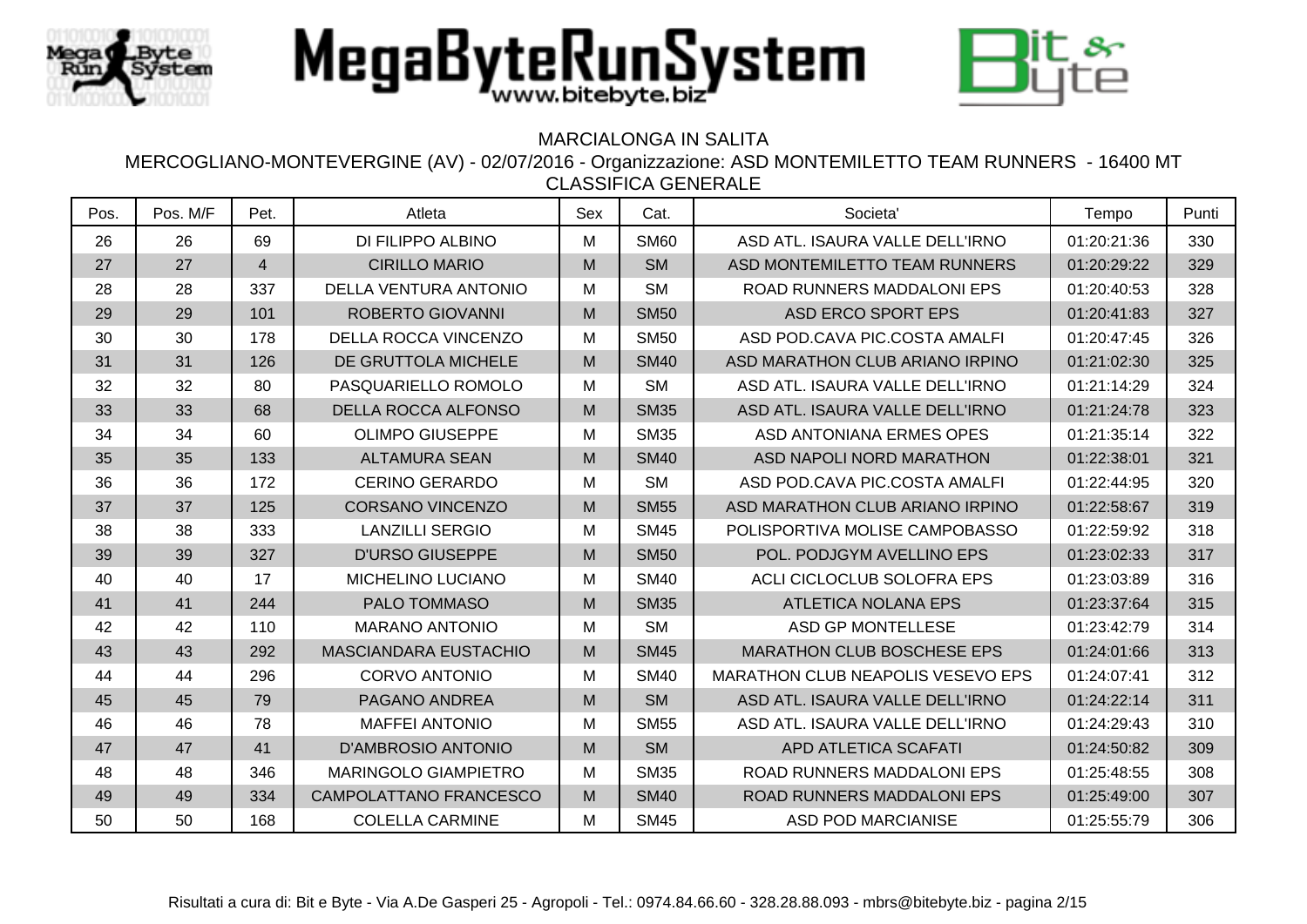



## MARCIALONGA IN SALITA

| Pos. | Pos. M/F    | Pet.           | Atleta                      | Sex | Cat.        | Societa'                        | Tempo       | Punti |
|------|-------------|----------------|-----------------------------|-----|-------------|---------------------------------|-------------|-------|
| 51   | 51          | 65             | ESPOSITO AMEDEO WOLFANGO    | M   | <b>SM40</b> | ASD ASA, DETUR NAPOLI           | 01:26:14:06 | 305   |
| 52   | 52          | 256            | <b>VELTRO COSIMO</b>        | M   | <b>SM</b>   | CIRCOLO ATL.GUARDIA DI FINANZA  | 01:26:24:68 | 304   |
| 53   | 53          | 194            | SPITALETTA SERAFINO         | M   | <b>SM40</b> | ASD PODISTI ALTO SANNIO         | 01:26:28:62 | 303   |
| 54   | 54          | 72             | <b>GAETA ELIO</b>           | M   | <b>SM45</b> | ASD ATL. ISAURA VALLE DELL'IRNO | 01:26:35:76 | 302   |
| 55   | 55          | $\overline{7}$ | <b>MORETTO GIOVANNI</b>     | M   | <b>SM55</b> | ASD MONTEMILETTO TEAM RUNNERS   | 01:26:45:24 | 301   |
| 56   | 56          | 281            | MAGLIOCCA FRANCESCO         | M   | <b>SM45</b> | <b>GSD FIAMME ARGENTO</b>       | 01:26:56:11 | 300   |
| 57   | 57          | 43             | <b>ESPOSITO MASSIMO</b>     | M   | <b>SM45</b> | APD ATLETICA SCAFATI            | 01:26:59:09 | 299   |
| 58   | 58          | 233            | <b>IACCARINO ANTONINO</b>   | M   | <b>SM45</b> | <b>ASDVICTORIA</b>              | 01:27:05:22 | 298   |
| 59   | 59          | 243            | NAPOLITANO TOMMASO          | M   | <b>SM</b>   | <b>ATLETICA NOLANA EPS</b>      | 01:27:43:02 | 297   |
| 60   | 60          | 305            | PANTINI ANTONIO             | M   | <b>SM45</b> | NEW ATLETICA AFRAGOLA EPS       | 01:28:09:02 | 296   |
| 61   | 61          | 5              | <b>GIARDIELLO SAVERIO</b>   | M   | <b>SM35</b> | ASD MONTEMILETTO TEAM RUNNERS   | 01:28:12:96 | 295   |
| 62   | 62          | 154            | <b>PANICO LUIGI</b>         | M   | <b>SM35</b> | ASD NAPOLI NORD MARATHON        | 01:28:19:75 | 294   |
| 63   | 63          | 130            | <b>RAGOZZINO MICHELE</b>    | M   | <b>SM45</b> | ASD MARATONETI CAPUANI EPS      | 01:28:30:53 | 293   |
| 64   | 64          | 48             | <b>ZOLLO RAFFAELE</b>       | M   | <b>SM</b>   | ASD AMATORI PODISMO BENEVENTO   | 01:28:48:77 | 292   |
| 65   | 65          | 159            | <b>OLIVA SALVATORE</b>      | M   | <b>SM40</b> | <b>ASD NAPOLI RUN EPS</b>       | 01:28:54:83 | 291   |
| 66   | $\mathbf 1$ | 134            | <b>AVOLIO LUCIA</b>         | F   | <b>SF40</b> | ASD NAPOLI NORD MARATHON        | 01:28:58:63 | 290   |
| 67   | 66          | 360            | <b>MANGIACAPRA GIUSEPPE</b> | M   | <b>SM55</b> | <b>TIFATA RUNNERS CASERTA</b>   | 01:29:09:16 | 289   |
| 68   | 67          | 21             | <b>BARBAROSSA LUIGI</b>     | M   | <b>SM50</b> | AKC - CORRI PER GAIA EPS        | 01:29:20:93 | 288   |
| 69   | 68          | 156            | <b>SANTULLI GAETANO</b>     | M   | <b>SM45</b> | ASD NAPOLI NORD MARATHON        | 01:29:23:57 | 287   |
| 70   | 69          | 47             | <b>PASTORE GIANLUCA</b>     | M   | <b>SM40</b> | ASD AMATORI PODISMO BENEVENTO   | 01:29:31:32 | 286   |
| 71   | 70          | 71             | <b>SARNO RAFFAELE</b>       | M   | <b>SM</b>   | <b>JOY OF RUNNING OPES</b>      | 01:29:40:42 | 285   |
| 72   | 71          | 64             | <b>SENESE ADRIANO</b>       | M   | <b>SM50</b> | ASD ARCA ATL.AVERSA A.AVERSANO  | 01:29:55:93 | 284   |
| 73   | 72          | 122            | <b>D'AURIA DARIO</b>        | M   | <b>SM45</b> | ASD LA CORSA                    | 01:30:17:82 | 283   |
| 74   | 73          | 185            | <b>SEVERINO VIRGINIO</b>    | M   | <b>SM35</b> | ASD POD.CAVA PIC.COSTA AMALFI   | 01:30:22:74 | 282   |
| 75   | 74          | 312            | <b>RAIOLA ALFONSO</b>       | M   | <b>SM45</b> | <b>OPLONTI TRECASE RUN</b>      | 01:30:24:76 | 281   |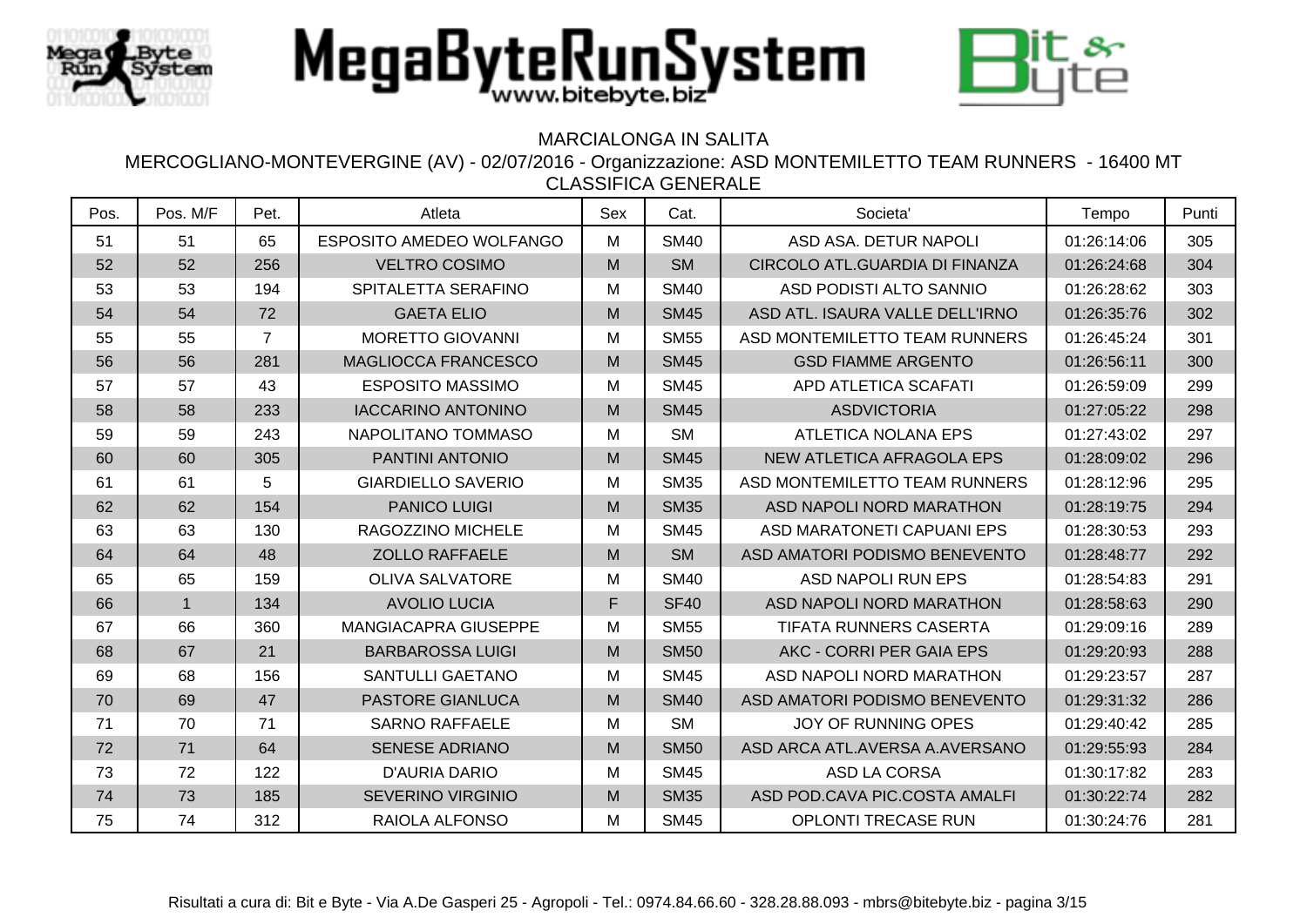



### MARCIALONGA IN SALITA

| Pos. | Pos. M/F       | Pet. | Atleta                      | Sex | Cat.        | Societa'                           | Tempo       | Punti |
|------|----------------|------|-----------------------------|-----|-------------|------------------------------------|-------------|-------|
| 76   | 75             | 372  | <b>D'ANGELO PELLEGRINO</b>  | M   | <b>SM45</b> | <b>UISP CASERTA</b>                | 01:30:32:48 | 280   |
| 77   | 76             | 141  | <b>ESPOSITO ANTONIO</b>     | M   | <b>SM60</b> | ASD NAPOLI NORD MARATHON           | 01:30:40:31 | 279   |
| 78   | 77             | 252  | <b>MALZONE MARCO</b>        | M   | <b>SM</b>   | CASTELLABATE RUNNERS EPS           | 01:30:43:01 | 278   |
| 79   | 78             | 255  | <b>VANZANELLA SANTO</b>     | M   | <b>SM</b>   | <b>CICCIANO MARATHON</b>           | 01:31:02:48 | 277   |
| 80   | 79             | 129  | PELLEGRINO VINCENZO         | M   | <b>SM35</b> | ASD MARATONETI CAPUANI EPS         | 01:31:20:33 | 276   |
| 81   | 80             | 182  | PAGLIARULO FRANCESCO        | M   | <b>SM35</b> | ASD POD.CAVA PIC.COSTA AMALFI      | 01:31:22:29 | 275   |
| 82   | 81             | 150  | LONGOBARDO GIORGIO          | M   | <b>SM55</b> | ASD NAPOLI NORD MARATHON           | 01:31:36:65 | 274   |
| 83   | 82             | 293  | <b>SCASSILLO GENNARO</b>    | M   | <b>SM55</b> | <b>MARATHON CLUB BOSCHESE EPS</b>  | 01:31:38:78 | 273   |
| 84   | 83             | 3    | <b>LUCE EMILIO</b>          | M   | <b>SM55</b> | ASD ATL. ISAURA VALLE DELL'IRNO    | 01:31:41:20 | 272   |
| 85   | 84             | 310  | <b>COPPOLA GIUSEPPE</b>     | M   | <b>SM40</b> | <b>OPLONTI TRECASE RUN</b>         | 01:31:57:60 | 271   |
| 86   | 85             | 31   | <b>SENNECA MASSIMO</b>      | М   | <b>SM40</b> | AMICI DEL PODISMO MADDALONI EPS    | 01:32:00:94 | 270   |
| 87   | 86             | 253  | <b>NASTRO CARMINE</b>       | M   | <b>SM</b>   | <b>CASTELLABATE RUNNERS EPS</b>    | 01:32:07:73 | 269   |
| 88   | 87             | 167  | <b>SEPE BRUNO</b>           | M   | <b>SM45</b> | ASD NOLA RUNNING EPS               | 01:32:09:32 | 268   |
| 89   | 88             | 288  | <b>BIFULCO ENRICO</b>       | M   | <b>SM40</b> | <b>JOY OF RUNNING OPES</b>         | 01:32:13:14 | 267   |
| 90   | 89             | 260  | <b>BARBATO DOMENICO</b>     | M   | <b>SM</b>   | <b>GLADIATORI CAPUA ANTICA EPS</b> | 01:32:19:55 | 266   |
| 91   | 90             | 108  | <b>CONTINO MASSIMILIANO</b> | M   | <b>SM35</b> | <b>ASD GP MONTELLESE</b>           | 01:32:38:76 | 265   |
| 92   | 91             | 90   | <b>RUOCCO GIUSEPPE</b>      | M   | <b>SM35</b> | ASD ATLETICA GIUGLIANO             | 01:32:42:72 | 264   |
| 93   | $\overline{2}$ | 184  | <b>SENATORE ANNA</b>        | F   | <b>SF50</b> | ASD POD.CAVA PIC.COSTA AMALFI      | 01:32:43:60 | 263   |
| 94   | 92             | 164  | <b>MAZZEO GABRIELE</b>      | M   | <b>SM35</b> | ASD NOLA RUNNING EPS               | 01:32:48:80 | 262   |
| 95   | 93             | 330  | <b>TORNATORE ANTONELLO</b>  | M   | <b>SM45</b> | POL. PODJGYM AVELLINO EPS          | 01:32:50:48 | 261   |
| 96   | 94             | 83   | SPIEZIO CARMINE ANTONIO     | M   | <b>SM50</b> | ASD ATL. ISAURA VALLE DELL'IRNO    | 01:32:55:21 | 260   |
| 97   | 95             | 40   | <b>COSTIGLIOLA GIUSEPPE</b> | M   | <b>SM40</b> | APD ATLETICA SCAFATI               | 01:32:57:60 | 259   |
| 98   | 96             | 42   | DONNARUMMA MICHELE          | М   | <b>SM35</b> | APD ATLETICA SCAFATI               | 01:33:00:58 | 258   |
| 99   | 97             | 345  | MAGLIOCCA RAFFAELE          | M   | <b>SM</b>   | ROAD RUNNERS MADDALONI EPS         | 01:33:02:78 | 257   |
| 100  | 98             | 193  | PALAZZO MARIO               | M   | <b>SM35</b> | ASD PODISTI ALTO SANNIO            | 01:33:13:91 | 256   |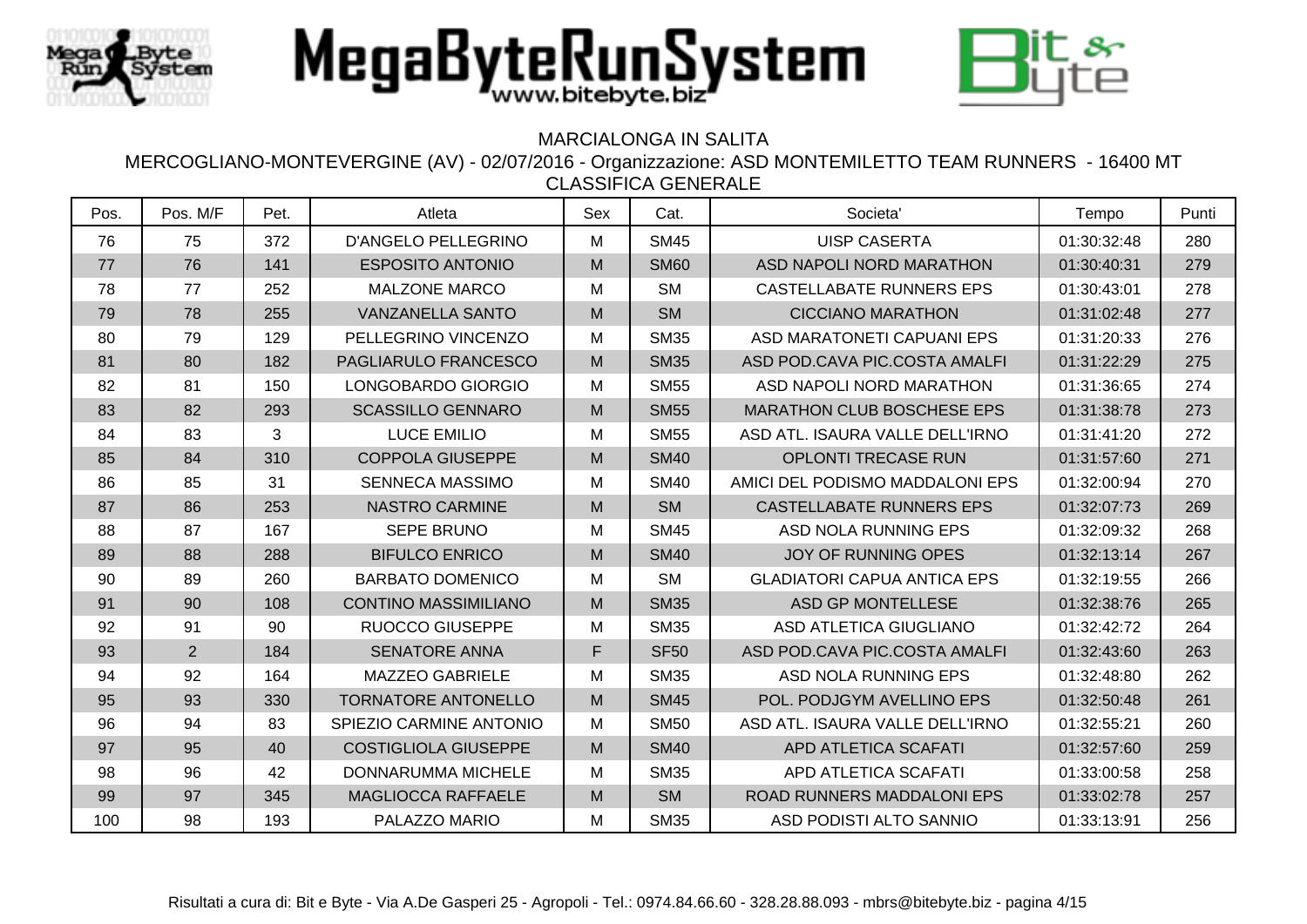



## MARCIALONGA IN SALITA

| Pos. | Pos. M/F | Pet. | Atleta                          | Sex | Cat.        | Societa'                       | Tempo       | Punti |
|------|----------|------|---------------------------------|-----|-------------|--------------------------------|-------------|-------|
| 101  | 99       | 308  | <b>BOVE GAETANO</b>             | M   | <b>SM65</b> | <b>OPLONTI TRECASE RUN</b>     | 01:33:23:77 | 255   |
| 102  | 100      | 173  | <b>CERRA NICOLA</b>             | M   | <b>SM35</b> | ASD POD.CAVA PIC.COSTA AMALFI  | 01:33:32:08 | 254   |
| 103  | 101      | 115  | PERFETTO FRANCESCO              | M   | <b>SM35</b> | ASD IL PARCO                   | 01:33:33:14 | 253   |
| 104  | 102      | 189  | <b>ROMANO MARCELLO</b>          | M   | <b>SM55</b> | ASD PODISMO BENEVENTO          | 01:33:46:79 | 252   |
| 105  | 103      | 10   | <b>AVITABILE MASSIMO</b>        | M   | <b>SM40</b> | ASD MONTEMILETTO TEAM RUNNERS  | 01:33:54:49 | 251   |
| 106  | 104      | 91   | <b>ARBUCCI FRANCESCO</b>        | M   | <b>SM60</b> | ASD BAIANO RUNNERS EPS         | 01:34:01:24 | 250   |
| 107  | 105      | 285  | <b>SASSO ANTONIO</b>            | M   | <b>SM45</b> | INTERNATIONAL SEC. SERVICE EPS | 01:34:03:95 | 249   |
| 108  | 106      | 373  | <b>CAPONE FRANCO</b>            | M   | <b>SM55</b> | <b>ASD IRPINIA ITALIA EPS</b>  | 01:34:05:11 | 248   |
| 109  | 107      | 365  | TRONCONE MASSIMILIANO           | M   | <b>SM45</b> | <b>UISP AVELLINO</b>           | 01:34:12:43 | 247   |
| 110  | 108      | 16   | <b>VALENTINO ANTONIO</b>        | M   | <b>SM45</b> | ASD MONTEMILETTO TEAM RUNNERS  | 01:34:14:21 | 246   |
| 111  | 109      | 84   | <b>AMOROSO LUIGI</b>            | M   | <b>SM60</b> | ASD ATLETICA GIUGLIANO         | 01:34:15:49 | 245   |
| 112  | 110      | 24   | <b>SILVESTRI CIRO</b>           | M   | <b>SM50</b> | AKC - CORRI PER GAIA EPS       | 01:34:16:75 | 244   |
| 113  | 111      | 188  | <b>GRIMIERI DE IOANNI MARIO</b> | M   | <b>SM45</b> | ASD PODISMO BENEVENTO          | 01:34:30:49 | 243   |
| 114  | 112      | 213  | PULVIRENTI ERNESTO              | M   | <b>SM55</b> | ASD RUN FOR LIFE EPS           | 01:34:36:05 | 242   |
| 115  | 113      | 51   | <b>CURTOTTI DONATO DOMENICO</b> | M   | <b>SM55</b> | <b>ASD AMATORI VESUVIO</b>     | 01:34:42:17 | 241   |
| 116  | 114      | 347  | PASCARELLA ANTONIO              | M   | <b>SM50</b> | ROAD RUNNERS MADDALONI EPS     | 01:34:48:41 | 240   |
| 117  | 115      | 88   | <b>MATAROZZI DOMENICO</b>       | M   | <b>SM40</b> | <b>ASD ATLETICA GIUGLIANO</b>  | 01:34:52:23 | 239   |
| 118  | 3        | 145  | <b>GIOCONDO ASSUNTA</b>         | F   | <b>SF45</b> | ASD NAPOLI NORD MARATHON       | 01:35:00:69 | 238   |
| 119  | 116      | 325  | <b>CIPOLLETTA ELPIDIO</b>       | M   | <b>SM45</b> | POL. PODJGYM AVELLINO EPS      | 01:35:01:85 | 237   |
| 120  | 117      | 59   | MAZZARIELLO VITTORIO            | M   | <b>SM40</b> | ASD ANTONIANA ERMES OPES       | 01:35:04:84 | 236   |
| 121  | 118      | 62   | <b>RICCIO PASQUALE</b>          | M   | <b>SM</b>   | ASD ANTONIANA ERMES OPES       | 01:35:05:91 | 235   |
| 122  | 119      | 234  | <b>ALAIA FRANCESCO</b>          | M   | <b>SM50</b> | ATL. ARECHI SALERNO            | 01:35:16:75 | 234   |
| 123  | 120      | 9    | <b>NEGRONE NICOLA</b>           | M   | <b>SM</b>   | ASD MONTEMILETTO TEAM RUNNERS  | 01:35:18:59 | 233   |
| 124  | 121      | 282  | <b>PARISI SERGIO</b>            | M   | <b>SM55</b> | <b>GSD FIAMME ARGENTO</b>      | 01:35:19:99 | 232   |
| 125  | 122      | 39   | <b>ADAMO LIBERATO</b>           | M   | <b>SM40</b> | APD ATLETICA SCAFATI           | 01:35:28:53 | 231   |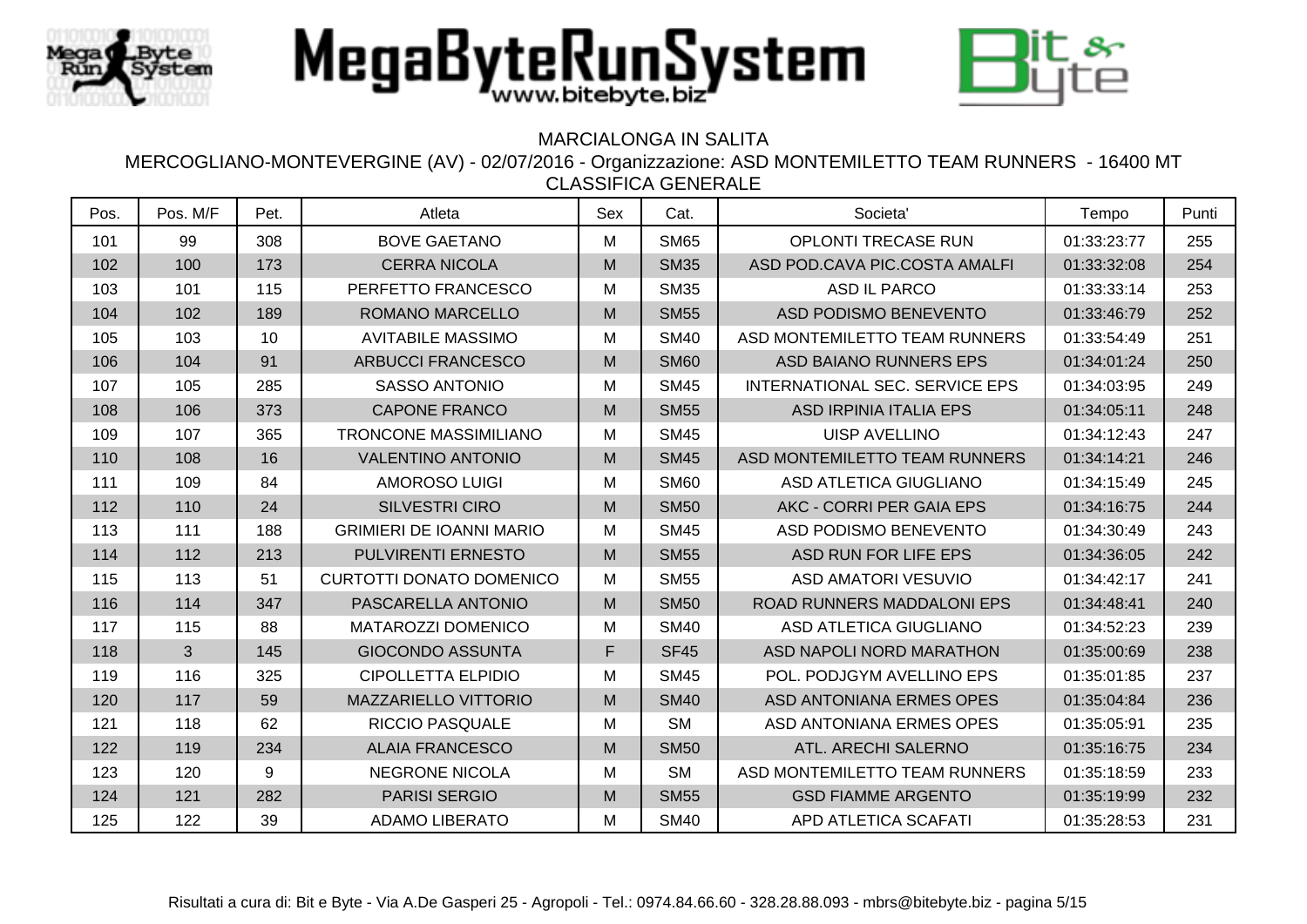



## MARCIALONGA IN SALITA

| Pos. | Pos. M/F       | Pet. | Atleta                      | Sex | Cat.        | Societa <sup>'</sup>                     | Tempo       | Punti |
|------|----------------|------|-----------------------------|-----|-------------|------------------------------------------|-------------|-------|
| 126  | 123            | 187  | <b>VICINANZA ROBERTO</b>    | Μ   | <b>SM35</b> | ASD POD.CAVA PIC.COSTA AMALFI            | 01:35:38:95 | 230   |
| 127  | 124            | 45   | <b>MATRONE DOMENICO</b>     | M   | <b>SM55</b> | APD ATLETICA SCAFATI                     | 01:35:46:68 | 229   |
| 128  | 125            | 175  | <b>D'AMICO GIUSEPPE</b>     | Μ   | <b>SM45</b> | ASD POD.CAVA PIC.COSTA AMALFI            | 01:35:54:87 | 228   |
| 129  | $\overline{4}$ | 341  | <b>FERRARO CARLA</b>        | F   | <b>SF40</b> | ROAD RUNNERS MADDALONI EPS               | 01:36:11:42 | 227   |
| 130  | 126            | 176  | <b>D'ANTONIO ANGELO</b>     | м   | <b>SM45</b> | ASD POD CAVA PIC COSTA AMALFI            | 01:36:12:48 | 226   |
| 131  | 127            | 70   | <b>FAGGIANO VINCENZO</b>    | M   | <b>SM60</b> | ASD ATL. ISAURA VALLE DELL'IRNO          | 01:36:41:89 | 225   |
| 132  | 128            | 287  | <b>ARPAIA SALVATORE</b>     | M   | <b>SM50</b> | <b>JOY OF RUNNING OPES</b>               | 01:37:00:40 | 224   |
| 133  | 129            | 127  | PANZA LORENZO               | M   | <b>SM50</b> | ASD MARATHON CLUB ARIANO IRPINO          | 01:37:04:66 | 223   |
| 134  | 130            | 317  | PAPA ANDREA                 | Μ   | <b>SM</b>   | PODISTICA CASERTA EPS                    | 01:37:06:46 | 222   |
| 135  | 131            | 318  | <b>ROSSI FRANCESCO</b>      | M   | <b>SM35</b> | PODISTICA CASERTA EPS                    | 01:37:08:78 | 221   |
| 136  | 132            | 340  | <b>FARINA GIUSEPPE</b>      | м   | <b>SM55</b> | ROAD RUNNERS MADDALONI EPS               | 01:37:11:84 | 220   |
| 137  | 133            | 343  | <b>GIAQUINTO ANTONIO</b>    | M   | <b>SM45</b> | ROAD RUNNERS MADDALONI EPS               | 01:37:14:52 | 219   |
| 138  | 134            | 235  | SAVASTANO DANIELE           | Μ   | <b>SM45</b> | ATL. ARECHI SALERNO                      | 01:37:18:24 | 218   |
| 139  | 135            | 120  | <b>ROCCO GIUSEPPE</b>       | M   | <b>SM40</b> | <b>ASD IRPINIA ITALIA EPS</b>            | 01:37:22:64 | 217   |
| 140  | 136            | 37   | PETRONE VINCENZO            | Μ   | <b>SM45</b> | ANTARES FREE RUNNER STABIA EPS           | 01:37:27:75 | 216   |
| 141  | 137            | 174  | <b>COSTABILE FERDINANDO</b> | M   | <b>SM70</b> | ASD POD.CAVA PIC.COSTA AMALFI            | 01:37:31:84 | 215   |
| 142  | 138            | 109  | <b>DIANA GIORGIO</b>        | м   | <b>SM55</b> | <b>ASD GP MONTELLESE</b>                 | 01:37:38:23 | 214   |
| 143  | 139            | 364  | <b>GALLINA EUGENIO</b>      | M   | <b>SM65</b> | <b>UISP AVELLINO</b>                     | 01:37:41:53 | 213   |
| 144  | 140            | 63   | <b>MANNO GIUSEPPE</b>       | Μ   | <b>SM50</b> | ASD ARCA ATL.AVERSA A.AVERSANO           | 01:37:42:75 | 212   |
| 145  | 5              | 50   | <b>CAPASSO ANNAMARIA</b>    | F   | <b>SF45</b> | <b>ASD AMATORI VESUVIO</b>               | 01:37:47:89 | 211   |
| 146  | 141            | 53   | <b>MUSELLA ANTONIO</b>      | M   | <b>SM45</b> | <b>ASD AMATORI VESUVIO</b>               | 01:37:48:68 | 210   |
| 147  | 142            | 245  | <b>SANTELLA ANTONIO</b>     | M   | <b>SM40</b> | <b>ATLETICA NOLANA EPS</b>               | 01:37:50:54 | 209   |
| 148  | 143            | 315  | <b>SCAFURI VINCENZO</b>     | Μ   | <b>SM50</b> | POD. VALLE CAUDINA                       | 01:37:53:82 | 208   |
| 149  | 144            | 283  | <b>ESPOSITO FRANCESCO</b>   | M   | <b>SM55</b> | INTERNATIONAL SEC. SERVICE EPS           | 01:38:07:12 | 207   |
| 150  | 145            | 297  | <b>FREZZA RAFFAELE</b>      | Μ   | <b>SM55</b> | <b>MARATHON CLUB NEAPOLIS VESEVO EPS</b> | 01:38:10:56 | 206   |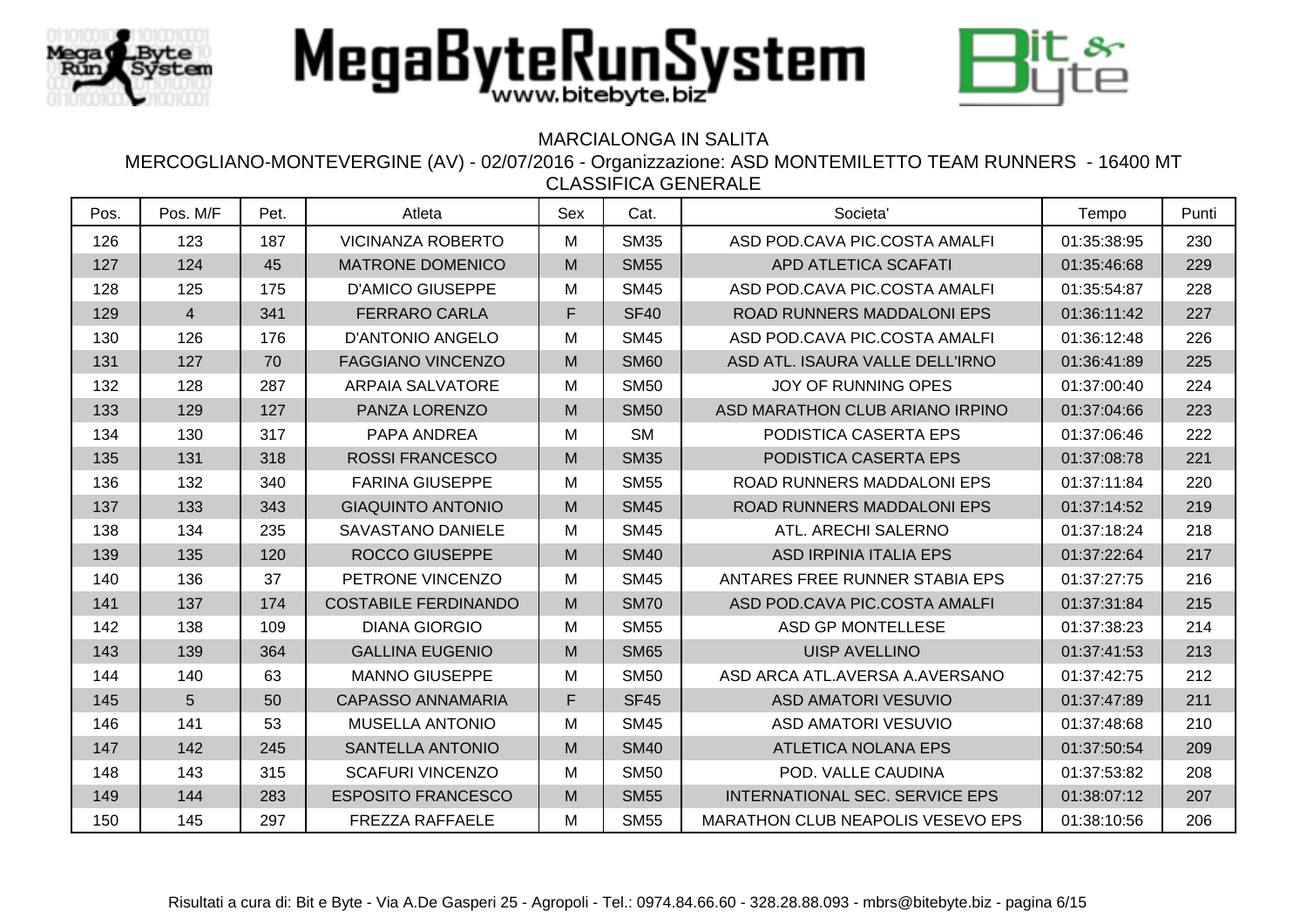





## MARCIALONGA IN SALITA

| Pos. | Pos. M/F       | Pet. | Atleta                             | Sex | Cat.        | Societa <sup>'</sup>            | Tempo       | Punti |
|------|----------------|------|------------------------------------|-----|-------------|---------------------------------|-------------|-------|
| 151  | 146            | 13   | DEL SORBO FRANCESCO                | M   | <b>SM55</b> | ASD MONTEMILETTO TEAM RUNNERS   | 01:38:21:47 | 205   |
| 152  | 147            | 180  | <b>LAMBIASI GAETANO</b>            | M   | <b>SM50</b> | ASD POD.CAVA PIC.COSTA AMALFI   | 01:38:35:44 | 204   |
| 153  | 148            | 169  | <b>GUERCIA FRANCESCO</b>           | M   | <b>SM50</b> | <b>ASD POD MARCIANISE</b>       | 01:38:37:06 | 203   |
| 154  | 149            | 192  | <b>IULIANO VINCENZO</b>            | M   | <b>SM</b>   | ASD PODISTI ALTO SANNIO         | 01:38:41:61 | 202   |
| 155  | 150            | 289  | <b>MATRONE GIUSEPPE</b>            | M   | <b>SM40</b> | <b>JOY OF RUNNING OPES</b>      | 01:38:42:70 | 201   |
| 156  | 151            | 144  | <b>FARACO GAETANO</b>              | M   | <b>SM55</b> | ASD NAPOLI NORD MARATHON        | 01:38:50:64 | 200   |
| 157  | 152            | 54   | <b>ADAMO PASQUALE</b>              | M   | <b>SM55</b> | ASD AMATORI VESUVIO             | 01:39:33:63 | 199   |
| 158  | 153            | 142  | <b>ESPOSITO GIOVANNI</b>           | M   | <b>SM60</b> | ASD NAPOLI NORD MARATHON        | 01:39:39:57 | 198   |
| 159  | 154            | 202  | URCIUOLI DOMENICO                  | M   | <b>SM40</b> | ASD POL LORENZO TORIELLO        | 01:39:52:20 | 197   |
| 160  | 6              | 241  | <b>D'AMORE MARICA</b>              | F   | <b>SF40</b> | <b>ATLETICA NOLANA EPS</b>      | 01:40:11:33 | 196   |
| 161  | 155            | 311  | <b>GALLO PASQUALE</b>              | M   | <b>SM55</b> | <b>OPLONTI TRECASE RUN</b>      | 01:40:13:00 | 195   |
| 162  | 156            | 352  | <b>CIRILLO LUIGI</b>               | M   | <b>SM55</b> | <b>RUNCARD FIDAL</b>            | 01:40:15:57 | 194   |
| 163  | 157            | 214  | ROMANO FERNANDO                    | M   | <b>SM40</b> | ASD RUN FOR LIFE EPS            | 01:40:18:60 | 193   |
| 164  | 158            | 321  | <b>ESPOSITO LUIGI</b>              | M   | <b>SM55</b> | PODISTICA POMIGLIANO EPS        | 01:40:21:85 | 192   |
| 165  | 159            | 368  | LA MARCA SALVATORE                 | M   | <b>SM45</b> | ASD RUNNING SAVIANO EPS         | 01:40:25:43 | 191   |
| 166  | 160            | 323  | <b>CALDARELLI ANGELO</b>           | M   | <b>SM55</b> | PODISTICA VESUVIANA             | 01:40:27:32 | 190   |
| 167  | 161            | 231  | KARUNANAYAKA SILVA KRISANTA KUMARA | M   | <b>SM50</b> | ASDPOD. 'IL LAGHETTO'           | 01:40:28:75 | 189   |
| 168  | 162            | 165  | <b>MAZZULLA MAURIZIO</b>           | M   | <b>SM40</b> | ASD NOLA RUNNING EPS            | 01:40:35:82 | 188   |
| 169  | 163            | 177  | DELLA ROCCA ANGELO                 | M   | <b>SM55</b> | ASD POD.CAVA PIC.COSTA AMALFI   | 01:40:41:47 | 187   |
| 170  | 164            | 238  | <b>AMATO VINCENZO</b>              | M   | <b>SM35</b> | <b>ATLETICA NOLANA EPS</b>      | 01:40:43:99 | 186   |
| 171  | $\overline{7}$ | 382  | <b>BARTOLI ANTONIETTA</b>          | F   | <b>SF35</b> | <b>ASD KAPPAM EPS</b>           | 01:40:52:70 | 185   |
| 172  | 165            | 183  | <b>RAGO GERARDO</b>                | M   | <b>SM45</b> | ASD POD.CAVA PIC.COSTA AMALFI   | 01:40:54:03 | 184   |
| 173  | 166            | 272  | DI CARLUCCIO ANGELO                | M   | <b>SM55</b> | <b>GSD AMATORI CASERTA EPS</b>  | 01:41:04:14 | 183   |
| 174  | 167            | 128  | <b>VINCIGUERRA PASQUALE</b>        | M   | <b>SM50</b> | ASD MARATHON CLUB ARIANO IRPINO | 01:41:26:16 | 182   |
| 175  | 168            | 87   | DI ROSA FRANCESCO                  | M   | <b>SM50</b> | <b>ASD ATLETICA GIUGLIANO</b>   | 01:41:27:68 | 181   |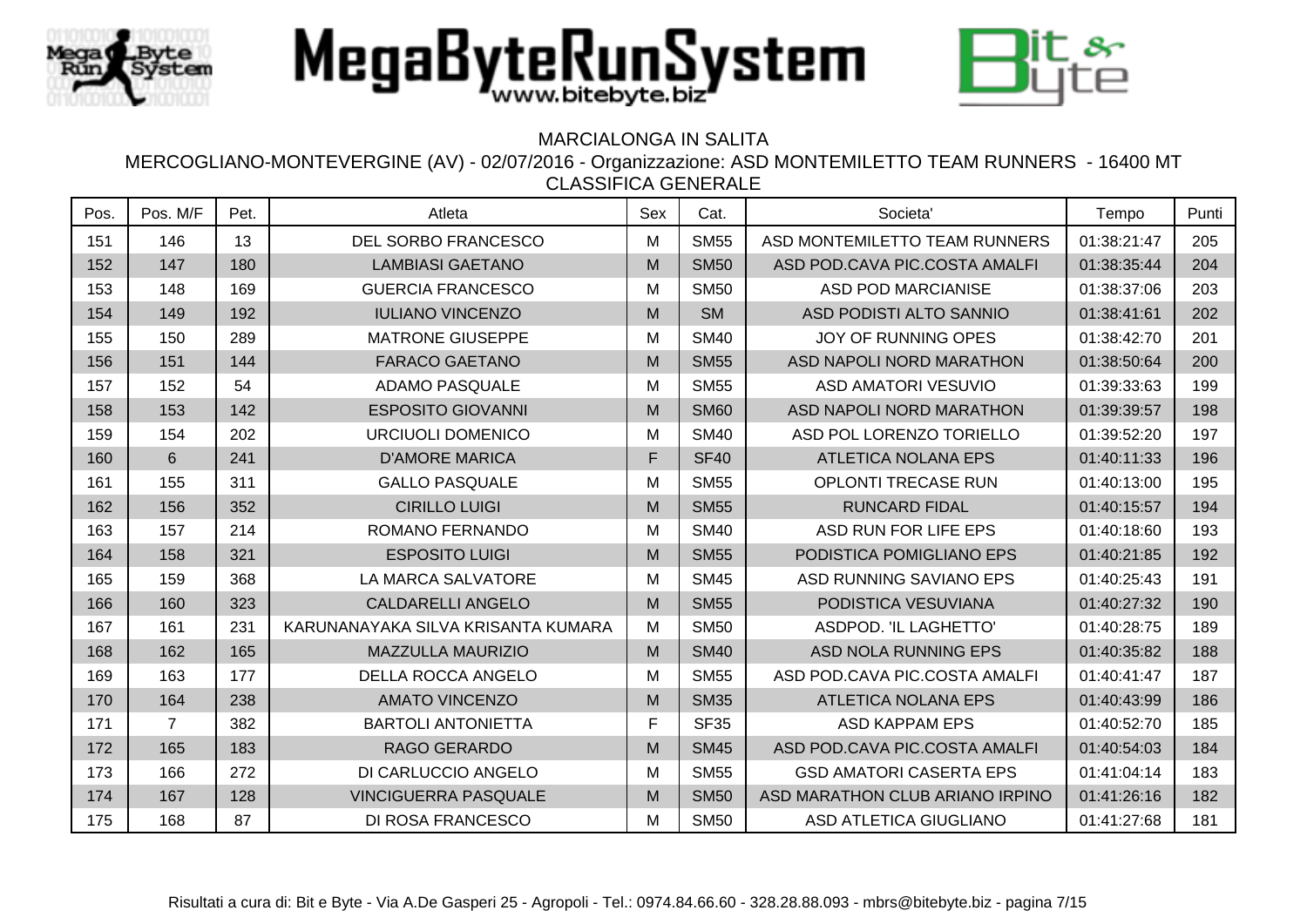



### MARCIALONGA IN SALITA

| Pos. | Pos. M/F | Pet. | Atleta                        | Sex | Cat.        | Societa'                         | Tempo       | Punti |
|------|----------|------|-------------------------------|-----|-------------|----------------------------------|-------------|-------|
| 176  | 169      | 102  | DE SERIO ANTONIO              | M   | <b>SM40</b> | ASD FINANZA SPORT CAMPANIA       | 01:41:28:76 | 180   |
| 177  | 170      | 355  | <b>GIANFRANCESCO ANTONIO</b>  | M   | <b>SM45</b> | <b>RUNNING PENTRIA</b>           | 01:41:33:19 | 179   |
| 178  | 171      | 123  | <b>LANZA MICHELE</b>          | M   | <b>SM45</b> | ASD LA CORSA                     | 01:41:43:22 | 178   |
| 179  | 172      | 356  | <b>VIRGINILLO NICOLINO</b>    | M   | <b>SM45</b> | <b>RUNNING PENTRIA</b>           | 01:41:49:01 | 177   |
| 180  | 173      | 55   | <b>AMABILE ANTONIO</b>        | M   | <b>SM40</b> | ASD ANTONIANA ERMES OPES         | 01:41:50:55 | 176   |
| 181  | 174      | 376  | <b>MARCIANO VINCENZO</b>      | M   | <b>SM55</b> | SILMA CASALNUOVO VOLLA EPS       | 01:41:57:66 | 175   |
| 182  | 175      | 77   | <b>LAMBERTI GIOVANNI</b>      | M   | <b>SM45</b> | ASD ATL. ISAURA VALLE DELL'IRNO  | 01:42:20:95 | 174   |
| 183  | 176      | 201  | ROMANO CAMILLO                | M   | <b>SM</b>   | ASD POL LORENZO TORIELLO         | 01:42:22:17 | 173   |
| 184  | 177      | 94   | <b>LIBERTINO CARMINE</b>      | M   | <b>SM55</b> | ASD BAIANO RUNNERS EPS           | 01:42:36:22 | 172   |
| 185  | 178      | 246  | <b>SANTELLA FELICE</b>        | M   | <b>SM40</b> | <b>ATLETICA NOLANA EPS</b>       | 01:42:37:22 | 171   |
| 186  | 179      | 240  | <b>COPPOLA GAETANO</b>        | M   | <b>SM40</b> | <b>ATLETICA NOLANA EPS</b>       | 01:42:41:69 | 170   |
| 187  | 180      | 237  | <b>ALFIERI PAOLINO</b>        | M   | <b>SM45</b> | <b>ATLETICA NOLANA EPS</b>       | 01:42:53:52 | 169   |
| 188  | 181      | 309  | <b>CIRILLO LUIGI</b>          | M   | <b>SM55</b> | <b>OPLONTI TRECASE RUN</b>       | 01:42:56:06 | 168   |
| 189  | 182      | 226  | <b>DUGO RICCARDO</b>          | M   | <b>SM55</b> | <b>ASDATL. CAPUA</b>             | 01:43:00:51 | 167   |
| 190  | 183      | 208  | <b>BICCARI GIOVANNI</b>       | M   | <b>SM50</b> | ASD POZZUOLI MARATHON EPS        | 01:43:14:35 | 166   |
| 191  | 184      | 349  | RUOTOLO ALFONSO               | M   | <b>SM</b>   | ROAD RUNNERS MADDALONI EPS       | 01:43:19:87 | 165   |
| 192  | 185      | 257  | <b>NACCA GIOVANNI</b>         | M   | <b>SM55</b> | ASD MC GELINDO BORDIN EPS        | 01:43:31:53 | 164   |
| 193  | 186      | 302  | <b>CALVANESE ELIO</b>         | M   | <b>SM40</b> | <b>NEW ATLETICA AFRAGOLA EPS</b> | 01:43:34:77 | 163   |
| 194  | 187      | 326  | <b>COZZI DANILO</b>           | M   | <b>SM35</b> | POL. PODJGYM AVELLINO EPS        | 01:43:41:91 | 162   |
| 195  | 188      | 232  | <b>MACERI BIAGIO</b>          | M   | <b>SM40</b> | ASDPOD. 'IL LAGHETTO'            | 01:43:49:19 | 161   |
| 196  | 189      | 328  | <b>GUACCI NICOLA VINCENZO</b> | M   | <b>SM</b>   | POL. PODJGYM AVELLINO EPS        | 01:43:52:74 | 160   |
| 197  | 190      | 261  | <b>COLUCCI GIUSEPPE</b>       | M   | <b>SM50</b> | <b>GP DEL BAIANESE EPS</b>       | 01:43:54:46 | 159   |
| 198  | 191      | 100  | PERRUCCI LUCIANO              | M   | <b>SM50</b> | AENEAS RUN-ERCOSPORT EPS         | 01:44:02:21 | 158   |
| 199  | 192      | 215  | <b>SARRO CARMINE</b>          | M   | <b>SM50</b> | ASD RUN FOR LIFE EPS             | 01:44:07:87 | 157   |
| 200  | 193      | 191  | SPULZO LINO                   | M   | <b>SM40</b> | ASD PODISMO BENEVENTO            | 01:44:14:67 | 156   |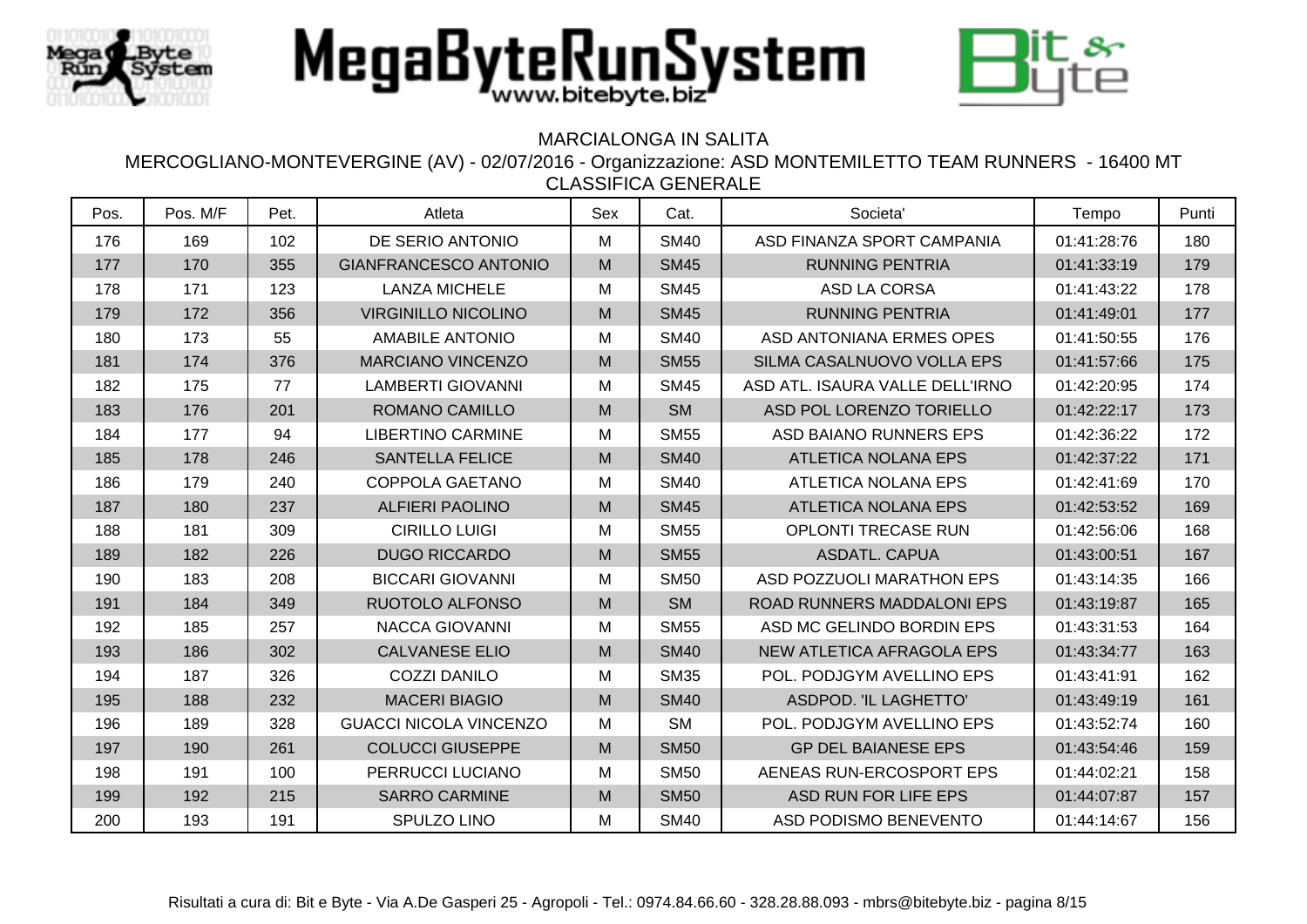

## MARCIALONGA IN SALITA

| Pos. | Pos. M/F | Pet. | Atleta                       | Sex | Cat.        | Societa'                        | Tempo       | Punti |
|------|----------|------|------------------------------|-----|-------------|---------------------------------|-------------|-------|
| 201  | 194      | 190  | <b>SPARANEO GIUSEPPE</b>     | М   | <b>SM45</b> | ASD PODISMO BENEVENTO           | 01:44:15:69 | 155   |
| 202  | 195      | 104  | ANDOLFO ANTONIO              | M   | <b>SM40</b> | ASDPOD. 'IL LAGHETTO'           | 01:44:16:89 | 154   |
| 203  | 196      | 151  | <b>MASUCCI GIANMARIO</b>     | м   | <b>SM</b>   | ASD NAPOLI NORD MARATHON        | 01:44:21:25 | 153   |
| 204  | 197      | 121  | <b>RUOTOLO FAUSTO</b>        | M   | <b>SM50</b> | <b>ASD IRPINIA ITALIA EPS</b>   | 01:44:28:24 | 152   |
| 205  | 198      | 277  | RIVETTI VINCENZO             | М   | <b>SM50</b> | <b>GSD AMATORI CASERTA EPS</b>  | 01:44:32:69 | 151   |
| 206  | 199      | 155  | RAZZANO VINCENZO             | M   | <b>SM65</b> | ASD NAPOLI NORD MARATHON        | 01:44:34:89 | 150   |
| 207  | 200      | 135  | <b>BACONE ANTONIO</b>        | M   | <b>SM55</b> | ASD NAPOLI NORD MARATHON        | 01:44:36:08 | 149   |
| 208  | 201      | 181  | <b>MITRANO MICHELE</b>       | M   | <b>SM50</b> | ASD POD.CAVA PIC.COSTA AMALFI   | 01:44:42:75 | 148   |
| 209  | 8        | 353  | <b>FIORE KATIA</b>           | F   | <b>SF40</b> | <b>RUNCARD FIDAL</b>            | 01:44:57:33 | 147   |
| 210  | 202      | 221  | DE VIZIA MASSIMO             | M   | <b>SM40</b> | ASD.MOV.SPORT. BARTOLO LONGO    | 01:45:16:05 | 146   |
| 211  | 203      | 290  | NATALE FRANCESCO             | Μ   | <b>SM50</b> | <b>JOY OF RUNNING OPES</b>      | 01:45:19:58 | 145   |
| 212  | 204      | 12   | <b>CERRONE PAOLO</b>         | M   | <b>SM50</b> | ASD MONTEMILETTO TEAM RUNNERS   | 01:45:20:54 | 144   |
| 213  | 205      | 379  | <b>CORRADO UMBERTO</b>       | М   | <b>SM50</b> | <b>UISP AVELLINO</b>            | 01:45:22:70 | 143   |
| 214  | 206      | 67   | DE CHIARA GIUSEPPE           | M   | <b>SM35</b> | ASD ATL. ISAURA VALLE DELL'IRNO | 01:45:26:85 | 142   |
| 215  | 207      | 131  | <b>DELLE CURTI ABRAMO</b>    | м   | <b>SM45</b> | ASD MC GELINDO BORDIN EPS       | 01:45:34:56 | 141   |
| 216  | 208      | 166  | PESAPANE AUGUSTO STEFANO     | M   | <b>SM50</b> | ASD NOLA RUNNING EPS            | 01:45:41:24 | 140   |
| 217  | 209      | 263  | ROZZA GIOVANNI               | М   | <b>SM60</b> | <b>GP DEL BAIANESE EPS</b>      | 01:45:54:01 | 139   |
| 218  | 210      | 160  | <b>BALDASSARRE ANTONIO</b>   | M   | <b>SM50</b> | ASD NOLA RUNNING EPS            | 01:46:08:08 | 138   |
| 219  | 211      | 18   | <b>MAZZELLA ANTONIO</b>      | M   | <b>SM50</b> | AENEAS RUN-ERCOSPORT EPS        | 01:46:14:90 | 137   |
| 220  | 212      | 313  | <b>RAIOLA VINCENZO</b>       | M   | <b>SM60</b> | <b>OPLONTI TRECASE RUN</b>      | 01:46:18:38 | 136   |
| 221  | 213      | 89   | MAURIELLO GIUSEPPE           | М   | <b>SM35</b> | ASD ATLETICA GIUGLIANO          | 01:46:26:14 | 135   |
| 222  | 214      | 143  | <b>LAZZEROTTI LUCA</b>       | M   | <b>SM35</b> | ASD NAPOLI NORD MARATHON        | 01:46:27:09 | 134   |
| 223  | 215      | 227  | PAPALE NICOLA                | м   | <b>SM55</b> | <b>ASDATL. CAPUA</b>            | 01:46:29:16 | 133   |
| 224  | 216      | 228  | <b>SCOTTO LAVINA MICHELE</b> | M   | <b>SM70</b> | <b>ASDATL. CAPUA</b>            | 01:46:32:05 | 132   |
| 225  | 217      | 225  | <b>BATTISTA GIOVANNI</b>     | Μ   | <b>SM35</b> | <b>ASDATL. CAPUA</b>            | 01:46:33:35 | 131   |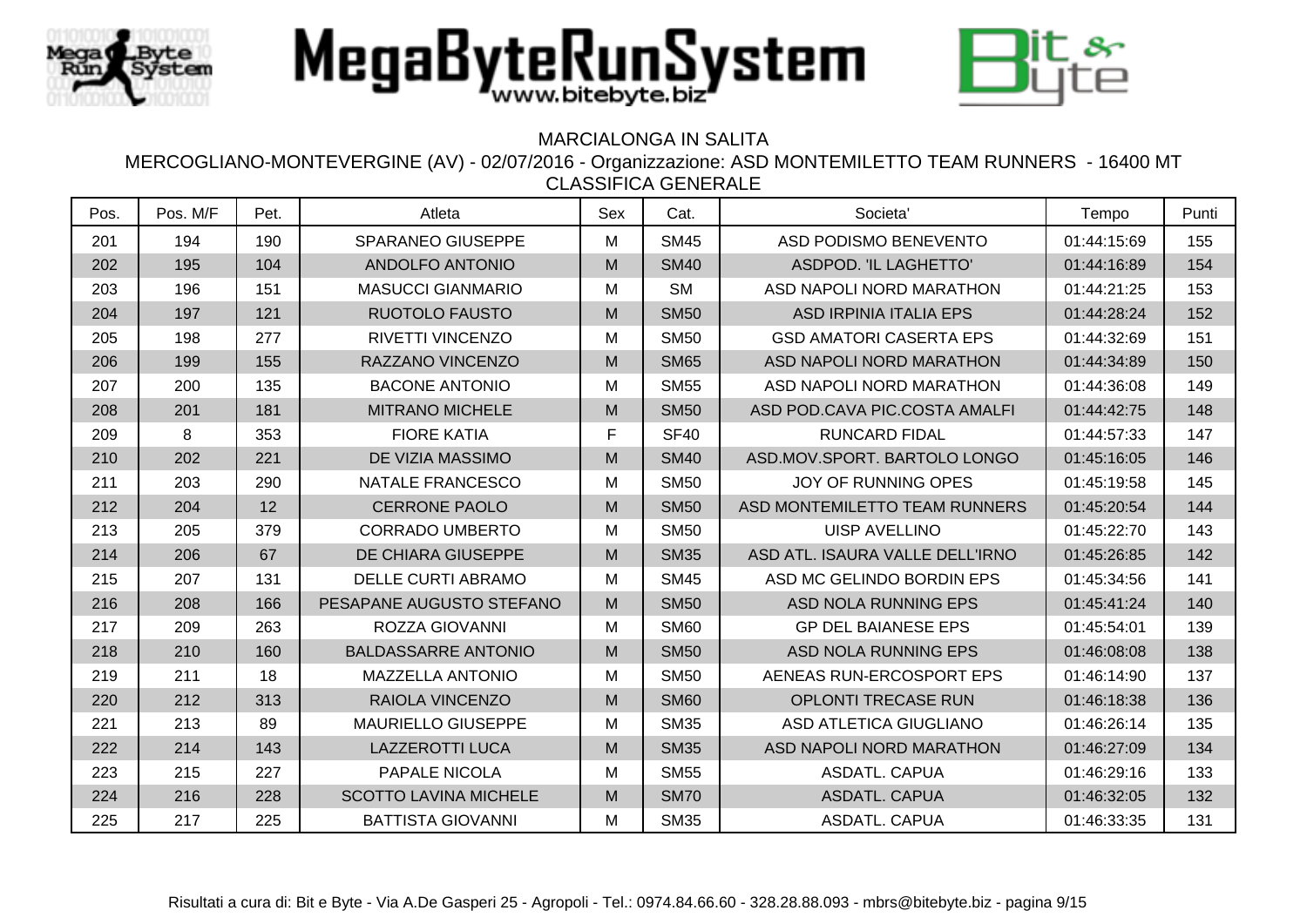



### MARCIALONGA IN SALITA

| Pos. | Pos. M/F | Pet. | Atleta                       | Sex | Cat.        | Societa <sup>®</sup>               | Tempo       | Punti |
|------|----------|------|------------------------------|-----|-------------|------------------------------------|-------------|-------|
| 226  | 218      | 196  | <b>BASILE CLAUDIO</b>        | M   | <b>SM</b>   | ASD POL LORENZO TORIELLO           | 01:46:36:12 | 130   |
| 227  | 9        | 262  | MARSELLA MARIA ANGELA        | F   | <b>SF50</b> | <b>GP DEL BAIANESE EPS</b>         | 01:46:57:65 | 129   |
| 228  | 10       | 259  | RICCARDI RAFFAELLA           | F.  | <b>SF</b>   | <b>GLADIATORI CAPUA ANTICA EPS</b> | 01:46:58:59 | 128   |
| 229  | 219      | 14   | <b>ESPOSITO FELICE</b>       | M   | <b>SM50</b> | ASD MONTEMILETTO TEAM RUNNERS      | 01:47:10:60 | 127   |
| 230  | 220      | 61   | <b>RICCIO GIUSEPPE</b>       | M   | <b>SM50</b> | ASD ANTONIANA ERMES OPES           | 01:47:25:83 | 126   |
| 231  | 221      | 358  | MATARAZZO FORTUNATO          | M   | <b>SM55</b> | SSD NAPOLI 1000VENTI ARL           | 01:47:26:68 | 125   |
| 232  | 222      | 258  | <b>COSTANZO MICHELANGELO</b> | M   | <b>SM55</b> | <b>GIRO D'ITALIA RUN</b>           | 01:47:37:27 | 124   |
| 233  | 11       | 342  | <b>FERRARO MARIANNA</b>      | F   | <b>SF40</b> | <b>ROAD RUNNERS MADDALONI EPS</b>  | 01:47:47:36 | 123   |
| 234  | 223      | 97   | PICCOLO F.RAFFAELE           | M   | <b>SM45</b> | ASD BAIANO RUNNERS EPS             | 01:47:48:74 | 122   |
| 235  | 12       | 212  | <b>MIRAUDA LARA</b>          | F   | <b>SF40</b> | ASD RUN FOR LIFE EPS               | 01:47:50:28 | 121   |
| 236  | 224      | 162  | <b>IANNOTTI ALFONSO</b>      | M   | <b>SM50</b> | ASD NOLA RUNNING EPS               | 01:47:54:59 | 120   |
| 237  | 225      | 314  | PAOLA ANIELLO                | M   | <b>SM55</b> | POD. VALLE CAUDINA                 | 01:48:01:71 | 119   |
| 238  | 226      | 38   | ACCARDO FRANCESCO SAVERIO    | м   | <b>SM65</b> | APD ATLETICA SCAFATI               | 01:48:16:49 | 118   |
| 239  | 227      | 205  | <b>LANZARA ANDREA</b>        | M   | <b>SM40</b> | ASD POLISPORTIVA FOLGORE           | 01:48:30:25 | 117   |
| 240  | 228      | 206  | PASTORE FRANCESCO            | м   | <b>SM65</b> | ASD POLISPORTIVA FOLGORE           | 01:48:31:40 | 116   |
| 241  | 229      | 124  | RIZZO PAOLO                  | M   | <b>SM</b>   | <b>ASD LA CORSA</b>                | 01:48:39:36 | 115   |
| 242  | 230      | 112  | <b>DI CRISTO LUIGI</b>       | M   | <b>SM45</b> | <b>ASD IL PARCO</b>                | 01:48:40:63 | 114   |
| 243  | 231      | 136  | <b>BARNARD SIMONE</b>        | M   | <b>SM</b>   | ASD NAPOLI NORD MARATHON           | 01:48:57:04 | 113   |
| 244  | 232      | 266  | DI RISO UMBERTO              | M   | <b>SM50</b> | <b>GRAGNANO IN CORSA EPS</b>       | 01:49:00:11 | 112   |
| 245  | 233      | 331  | <b>VILLARICCA PASQUALE</b>   | M   | <b>SM45</b> | POL. PODJGYM AVELLINO EPS          | 01:49:17:51 | 111   |
| 246  | 234      | 98   | <b>SEPE SALVATORE</b>        | м   | <b>SM50</b> | ASD BAIANO RUNNERS EPS             | 01:49:24:23 | 110   |
| 247  | 235      | 367  | <b>INGENITO GIOVANNI</b>     | M   | <b>SM40</b> | <b>MARATHON CLUB STABIAE</b>       | 01:49:33:34 | 109   |
| 248  | 236      | 209  | <b>BUONOVINO CARMINE</b>     | M   | <b>SM60</b> | ASD RUN FOR LIFE EPS               | 01:49:41:53 | 108   |
| 249  | 237      | 199  | <b>MAFFEO GIANFRANCO</b>     | M   | <b>SM40</b> | ASD POL LORENZO TORIELLO           | 01:49:42:93 | 107   |
| 250  | 238      | 204  | <b>FORTINO GIOVANNI</b>      | м   | <b>SM60</b> | ASD POLISPORTIVA FOLGORE           | 01:49:49:92 | 106   |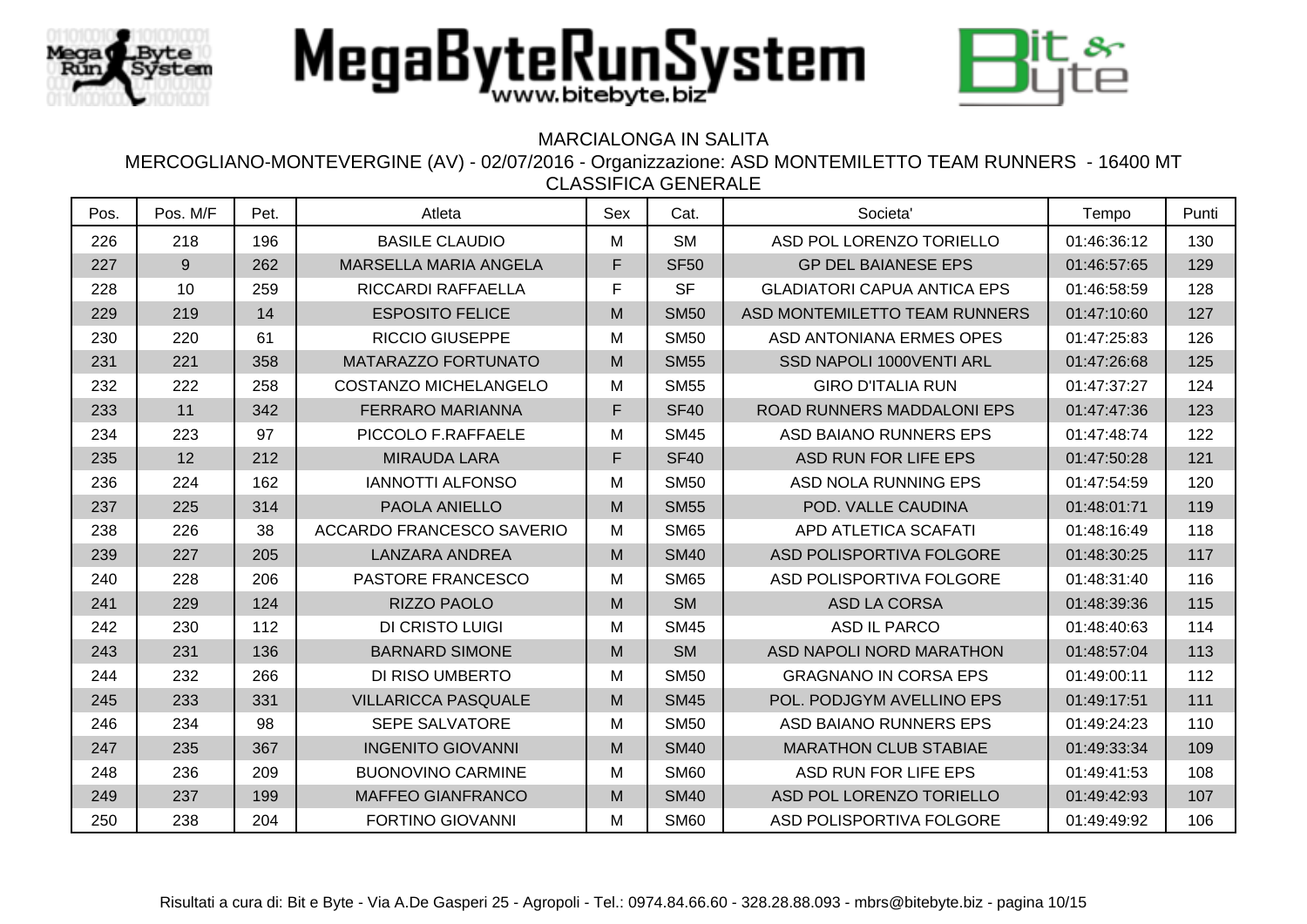



## MARCIALONGA IN SALITA

| Pos. | Pos. M/F | Pet. | Atleta                       | Sex | Cat.             | Societa'                          | Tempo       | Punti |
|------|----------|------|------------------------------|-----|------------------|-----------------------------------|-------------|-------|
| 251  | 239      | 27   | <b>MIRETTO GIUSEPPE</b>      | M   | <b>SM40</b>      | AMICI DEL PODISMO MADDALONI EPS   | 01:49:57:55 | 105   |
| 252  | 240      | 28   | PELLEGRINO BIAGIO            | M   | <b>SM45</b>      | AMICI DEL PODISMO MADDALONI EPS   | 01:49:58:64 | 104   |
| 253  | 241      | 29   | PESCHIERA SALVATORE          | M   | <b>SM45</b>      | AMICI DEL PODISMO MADDALONI EPS   | 01:49:59:73 | 103   |
| 254  | 242      | 371  | NAPOLITANO FRANCESCO         | M   | <b>SM35</b>      | ASD ATELLANA RUNNERS EPS          | 01:50:10:71 | 102   |
| 255  | 243      | 132  | <b>SACCONE GIUSEPPE</b>      | M   | <b>SM50</b>      | ASD MC GELINDO BORDIN EPS         | 01:50:16:18 | 101   |
| 256  | 13       | 350  | ZAMPELLA PASQUALINA          | F   | <b>SF</b>        | ROAD RUNNERS MADDALONI EPS        | 01:50:27:94 | 100   |
| 257  | 244      | 113  | <b>ESPOSITO RAFFAELE</b>     | M   | <b>SM40</b>      | ASD IL PARCO                      | 01:50:35:09 | 99    |
| 258  | 245      | 74   | <b>IAPICCO UMBERTO</b>       | M   | <b>SM45</b>      | ASD ATL. ISAURA VALLE DELL'IRNO   | 01:50:44:07 | 98    |
| 259  | 246      | 269  | <b>ALBANESE GIOVANNI</b>     | M   | <b>SM55</b>      | <b>GSD AMATORI CASERTA EPS</b>    | 01:51:03:50 | 97    |
| 260  | 247      | 322  | <b>TULLIO FRANCESCO</b>      | M   | <b>SM45</b>      | PODISTICA POMIGLIANO EPS          | 01:51:14:94 | 96    |
| 261  | 14       | 15   | <b>PUGLIESE IDA</b>          | F   | <b>SF40</b>      | ASD MONTEMILETTO TEAM RUNNERS     | 01:51:17:40 | 95    |
| 262  | 248      | 217  | <b>MANCO SALVATORE</b>       | M   | <b>SM55</b>      | ASD TORRE ANNUNZIATA EPS          | 01:51:29:36 | 94    |
| 263  | 249      | 219  | CAIAZZA EDUARDO              | M   | <b>SM50</b>      | ASD.MOV.SPORT. BARTOLO LONGO      | 01:51:35:71 | 93    |
| 264  | 250      | 295  | <b>BARRELLA ANTONIO</b>      | M   | <b>SM50</b>      | MARATHON CLUB NEAPOLIS VESEVO EPS | 01:51:37:17 | 92    |
| 265  | 251      | 301  | CAIAZZO ANTONIO              | M   | <b>SM60</b>      | NEW ATLETICA AFRAGOLA EPS         | 01:51:38:42 | 91    |
| 266  | 252      | 218  | PESACANE ANTONIO             | M   | <b>SM45</b>      | ASD TORRE ANNUNZIATA EPS          | 01:51:58:04 | 90    |
| 267  | 253      | 329  | PENNA ROCCO                  | M   | <b>SM45</b>      | POL. PODJGYM AVELLINO EPS         | 01:52:12:75 | 89    |
| 268  | 254      | 381  | <b>COCCIA GIOVANBATTISTA</b> | M   | <b>SM45</b>      | <b>ASD KAPPAM EPS</b>             | 01:52:22:89 | 88    |
| 269  | 255      | 230  | DI GIOVANNI PAOLO            | M   | <b>SM55</b>      | ASDPOD. 'IL LAGHETTO'             | 01:52:24:17 | 87    |
| 270  | 256      | 378  | <b>ALBANO DOMENICO</b>       | M   | <b>SM60</b>      | <b>JOY OF RUNNING OPES</b>        | 01:52:29:97 | 86    |
| 271  | 257      | 361  | PASQUARIELLO GIUSEPPE        | M   | <b>SM40</b>      | <b>TIFATA RUNNERS CASERTA</b>     | 01:52:58:95 | 85    |
| 272  | 258      | 278  | <b>SIVO GIACOMO</b>          | M   | <b>SM55</b>      | <b>GSD AMATORI CASERTA EPS</b>    | 01:53:23:48 | 84    |
| 273  | 259      | 148  | <b>IAVARONE VITO</b>         | M   | <b>SM55</b>      | ASD NAPOLI NORD MARATHON          | 01:53:29:31 | 83    |
| 274  | 260      | 81   | RAGO LORENZO                 | M   | <b>SM40</b>      | ASD ATL. ISAURA VALLE DELL'IRNO   | 01:53:53:40 | 82    |
| 275  | 261      | 118  | SCOTTO DI COVELLA TOMMASO    | M   | SM <sub>60</sub> | <b>ASD IL PARCO</b>               | 01:54:11:73 | 81    |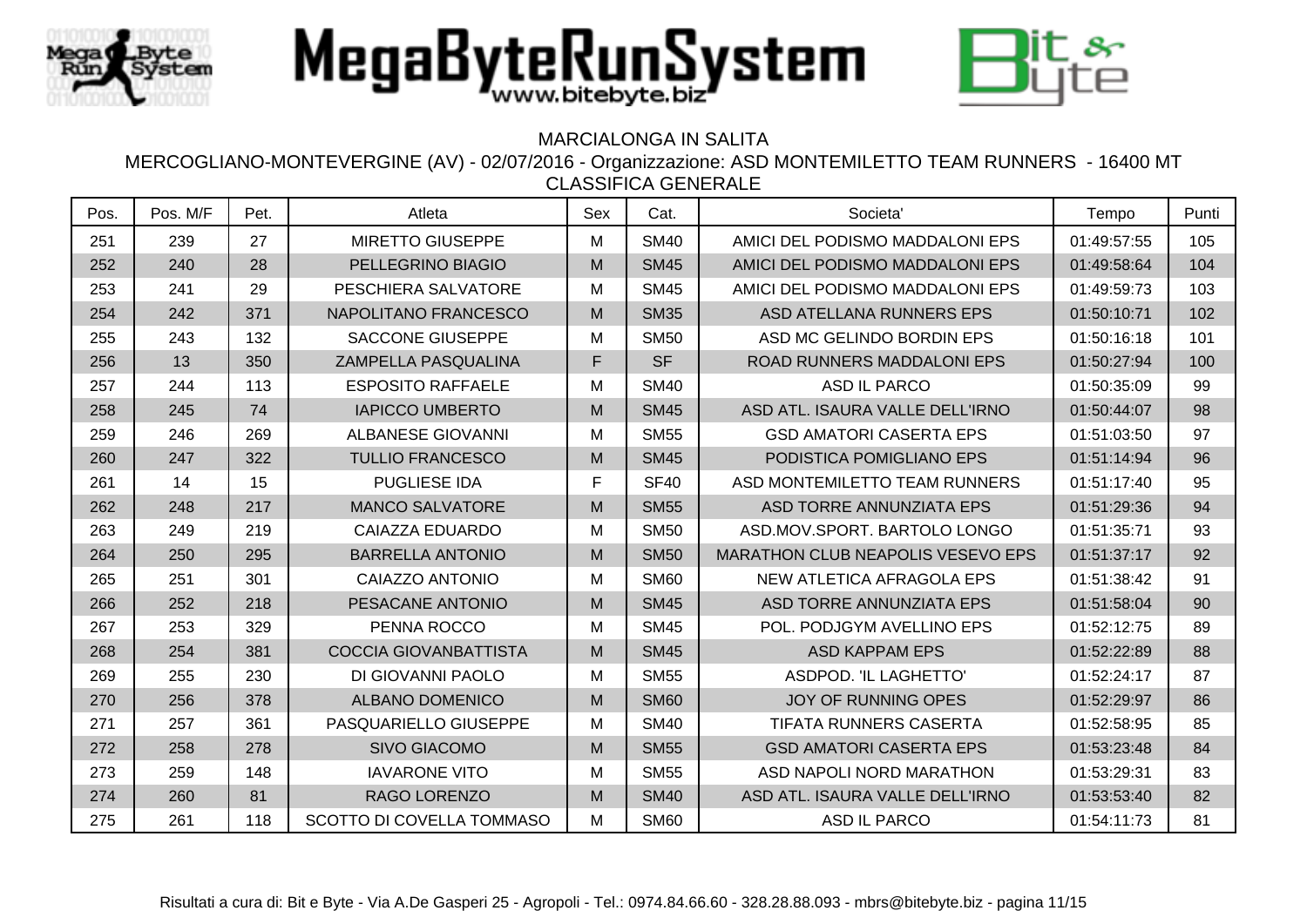



## MARCIALONGA IN SALITA

| Pos. | Pos. M/F | Pet. | Atleta                       | Sex | Cat.        | Societa'                          | Tempo       | Punti |
|------|----------|------|------------------------------|-----|-------------|-----------------------------------|-------------|-------|
| 276  | 262      | 116  | PIZZELLA GIUSEPPE            | M   | <b>SM55</b> | <b>ASD IL PARCO</b>               | 01:54:13:44 | 80    |
| 277  | 263      | 210  | <b>COSTABILE CARMINE</b>     | M   | <b>SM50</b> | ASD RUN FOR LIFE EPS              | 01:54:39:36 | 79    |
| 278  | 264      | 332  | <b>GENOVESE GIUSEPPE</b>     | M   | <b>SM65</b> | POLISPORTIVA MOLISE CAMPOBASSO    | 01:54:41:21 | 78    |
| 279  | 265      | 348  | PETRILLO ETTORE              | M   | <b>SM</b>   | ROAD RUNNERS MADDALONI EPS        | 01:55:28:28 | 77    |
| 280  | 266      | 280  | <b>CIOPPA TOMMASO</b>        | M   | <b>SM35</b> | <b>GSD FIAMME ARGENTO</b>         | 01:55:39:15 | 76    |
| 281  | 267      | 294  | <b>TOKATLIAN GIUSEPPE</b>    | M   | <b>SM50</b> | <b>MARATHON CLUB BOSCHESE EPS</b> | 01:55:41:30 | 75    |
| 282  | 268      | 303  | DI SANTO DOMENICO            | M   | <b>SM65</b> | ASD ERCO SPORT EPS                | 01:56:02:30 | 74    |
| 283  | 269      | 195  | <b>VICARIO MARIO ANTONIO</b> | M   | <b>SM55</b> | ASD PODISTI ALTO SANNIO           | 01:56:06:42 | 73    |
| 284  | 270      | 229  | <b>D'AMBROSIO ANTONIO</b>    | M   | <b>SM50</b> | ASDPOD. 'IL LAGHETTO'             | 01:56:16:35 | 72    |
| 285  | 271      | 239  | <b>CATALANO FABIO</b>        | M   | <b>SM35</b> | <b>ATLETICA NOLANA EPS</b>        | 01:56:19:53 | 71    |
| 286  | 272      | 250  | <b>VASCO SEBASTIANO</b>      | М   | <b>SM35</b> | <b>ATLETICA NOLANA EPS</b>        | 01:57:02:95 | 70    |
| 287  | 273      | 291  | <b>VERNACCHIO ERCOLE</b>     | M   | <b>SM35</b> | <b>LIONS VALLE UFITA</b>          | 01:57:05:39 | 69    |
| 288  | 274      | 138  | DI FRONZO VINCENZO           | М   | <b>SM40</b> | ASD NAPOLI NORD MARATHON          | 01:57:52:50 | 68    |
| 289  | 275      | 66   | <b>SPINELLI GENNARO</b>      | M   | <b>SM60</b> | ASD ASA. DETUR NAPOLI             | 01:58:08:02 | 67    |
| 290  | 276      | 96   | PELUSO ARMANDO               | M   | <b>SM70</b> | ASD BAIANO RUNNERS EPS            | 01:58:16:57 | 66    |
| 291  | 277      | 279  | <b>TECCHIA FERNANDO</b>      | M   | <b>SM55</b> | <b>GSD AMATORI CASERTA EPS</b>    | 01:58:42:76 | 65    |
| 292  | 278      | 147  | <b>IAVARONE GIOVANNI</b>     | M   | <b>PM</b>   | ASD NAPOLI NORD MARATHON          | 01:58:44:53 | 64    |
| 293  | 279      | 6    | <b>FRUNCILLO ANTONIO</b>     | M   | <b>SM40</b> | ASD MONTEMILETTO TEAM RUNNERS     | 01:58:47:78 | 63    |
| 294  | 280      | 319  | <b>COPPOLA LUIGI</b>         | M   | <b>SM50</b> | PODISTICA POMIGLIANO EPS          | 01:59:34:29 | 62    |
| 295  | 281      | 320  | <b>COPPOLA LUIGI</b>         | M   | <b>SM40</b> | PODISTICA POMIGLIANO EPS          | 01:59:35:42 | 61    |
| 296  | 15       | 339  | <b>ESPOSITO MARIA</b>        | F.  | <b>SF50</b> | ROAD RUNNERS MADDALONI EPS        | 01:59:51:82 | 60    |
| 297  | 282      | 336  | <b>CERRETO CLEMENTE</b>      | M   | <b>SM50</b> | ROAD RUNNERS MADDALONI EPS        | 01:59:53:07 | 59    |
| 298  | 283      | 11   | <b>CAPONE CERIACO</b>        | М   | <b>SM65</b> | ASD MONTEMILETTO TEAM RUNNERS     | 02:00:19:19 | 58    |
| 299  | 284      | 377  | <b>DEL FRANCO MICHELE</b>    | M   | <b>SM70</b> | <b>GP MAIANO EPS</b>              | 02:00:20:11 | 57    |
| 300  | 285      | 26   | <b>TOZIO ANTONIO</b>         | M   | <b>SM55</b> | AMATORI MARATHON FRATTESE EPS     | 02:00:49:71 | 56    |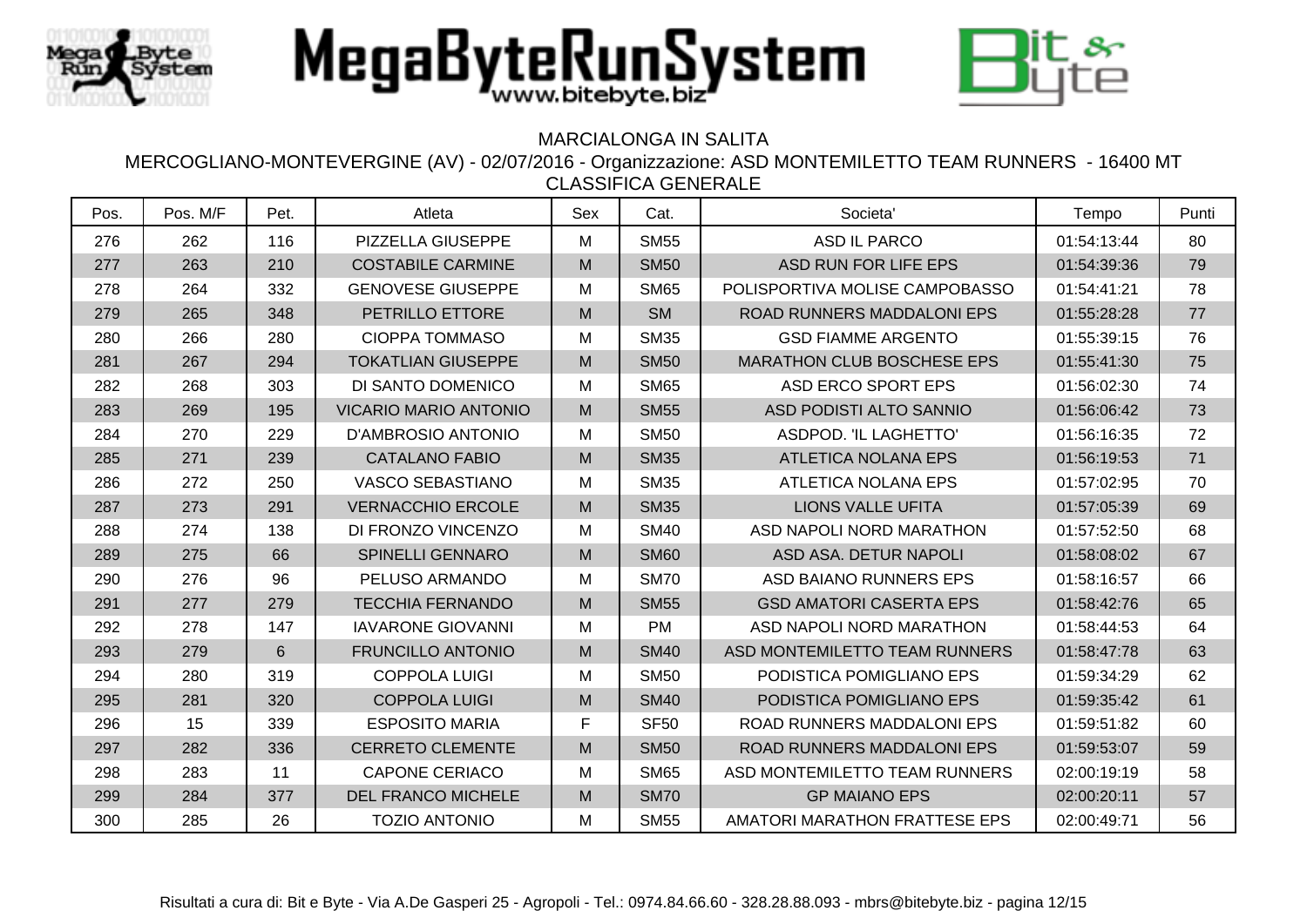



## MARCIALONGA IN SALITA

| Pos. | Pos. M/F | Pet. | Atleta                      | Sex | Cat.        | Societa <sup>'</sup>              | Tempo       | Punti |
|------|----------|------|-----------------------------|-----|-------------|-----------------------------------|-------------|-------|
| 301  | 286      | 273  | <b>ESPOSITO NICOLA</b>      | M   | <b>SM55</b> | <b>GSD AMATORI CASERTA EPS</b>    | 02:01:00:74 | 55    |
| 302  | 287      | 362  | <b>GALLO CIRO</b>           | M   | <b>SM45</b> | <b>ASD AMATORI VESUVIO</b>        | 02:01:16:02 | 54    |
| 303  | 288      | 270  | <b>ASCIONE ERNESTO</b>      | M   | <b>SM60</b> | <b>GSD AMATORI CASERTA EPS</b>    | 02:01:21:26 | 53    |
| 304  | 289      | 247  | SANTELLA PASQUALE           | M   | <b>SM40</b> | <b>ATLETICA NOLANA EPS</b>        | 02:02:12:52 | 52    |
| 305  | 290      | 211  | <b>ESPOSITO CIRO</b>        | Μ   | <b>SM60</b> | ASD RUN FOR LIFE EPS              | 02:02:16:21 | 51    |
| 306  | 291      | 251  | <b>VASSALLO ANDREA</b>      | M   | <b>SM35</b> | <b>ATLETICA NOLANA EPS</b>        | 02:02:21:42 | 50    |
| 307  | 16       | 316  | <b>FINALE FRANCESCA</b>     | F   | <b>SF45</b> | PODISTICA CASERTA EPS             | 02:02:38:95 | 49    |
| 308  | 17       | 157  | <b>TESTA DOMENICA</b>       | F   | <b>SF55</b> | ASD NAPOLI NORD MARATHON          | 02:02:48:74 | 48    |
| 309  | 18       | 207  | <b>SICA FILOMENA</b>        | F   | <b>SF55</b> | ASD POLISPORTIVA FOLGORE          | 02:03:19:61 | 47    |
| 310  | 292      | 335  | <b>CASALUCE ANGELO</b>      | M   | <b>SM40</b> | <b>ROAD RUNNERS MADDALONI EPS</b> | 02:03:22:80 | 46    |
| 311  | 293      | 300  | <b>OTTAIANO PAOLO</b>       | M   | <b>SM55</b> | MARATHON CLUB NEAPOLIS VESEVO EPS | 02:03:29:69 | 45    |
| 312  | 19       | 299  | OFFICIOSO FRANCESCA         | F   | <b>SF45</b> | MARATHON CLUB NEAPOLIS VESEVO EPS | 02:03:56:62 | 44    |
| 313  | 294      | 119  | FERRARO MAXIMILIAN AMALINDO | M   | <b>SM45</b> | ASD IRPINIA ITALIA EPS            | 02:04:11:96 | 43    |
| 314  | 295      | 49   | PERNA VINCENZO              | M   | <b>SM55</b> | <b>ASD AMATORI VESUVIO</b>        | 02:04:25:94 | 42    |
| 315  | 296      | 264  | <b>TULINO FRANCESCO</b>     | M   | <b>SM60</b> | <b>GP DEL BAIANESE EPS</b>        | 02:04:29:34 | 41    |
| 316  | 297      | 344  | <b>GIORDANO SIMEONE</b>     | M   | <b>SM55</b> | ROAD RUNNERS MADDALONI EPS        | 02:04:31:71 | 40    |
| 317  | 298      | 146  | <b>GUADAGNI MASSIMO</b>     | M   | <b>SM40</b> | ASD NAPOLI NORD MARATHON          | 02:04:33:84 | 39    |
| 318  | 20       | 149  | <b>IAZZETTA FORTUNA</b>     | F   | <b>SF40</b> | ASD NAPOLI NORD MARATHON          | 02:04:35:27 | 38    |
| 319  | 299      | 152  | <b>MASUCCI ROBERTO</b>      | M   | <b>SM35</b> | ASD NAPOLI NORD MARATHON          | 02:04:36:90 | 37    |
| 320  | 21       | 137  | <b>COCCI SONIA</b>          | F   | <b>SF</b>   | ASD NAPOLI NORD MARATHON          | 02:04:38:61 | 36    |
| 321  | 300      | 267  | PETRONE VINCENZO            | Μ   | <b>SM50</b> | <b>GRAGNANO IN CORSA EPS</b>      | 02:05:32:78 | 35    |
| 322  | 22       | 224  | <b>ESPOSITO GELSOMINA</b>   | F   | <b>SF45</b> | ASD.POD.BOSCO DI CAPODIMONTE      | 02:05:41:64 | 34    |
| 323  | 301      | 236  | ADDEO GIACOMO               | M   | <b>SM45</b> | <b>ATLETICA NOLANA EPS</b>        | 02:05:43:99 | 33    |
| 324  | 302      | 249  | SOMMESE ANTONIO             | M   | <b>SM35</b> | <b>ATLETICA NOLANA EPS</b>        | 02:05:45:40 | 32    |
| 325  | 23       | 265  | DI NAPOLI ANNA              | F   | <b>SF45</b> | <b>GRAGNANO IN CORSA EPS</b>      | 02:06:03:58 | 31    |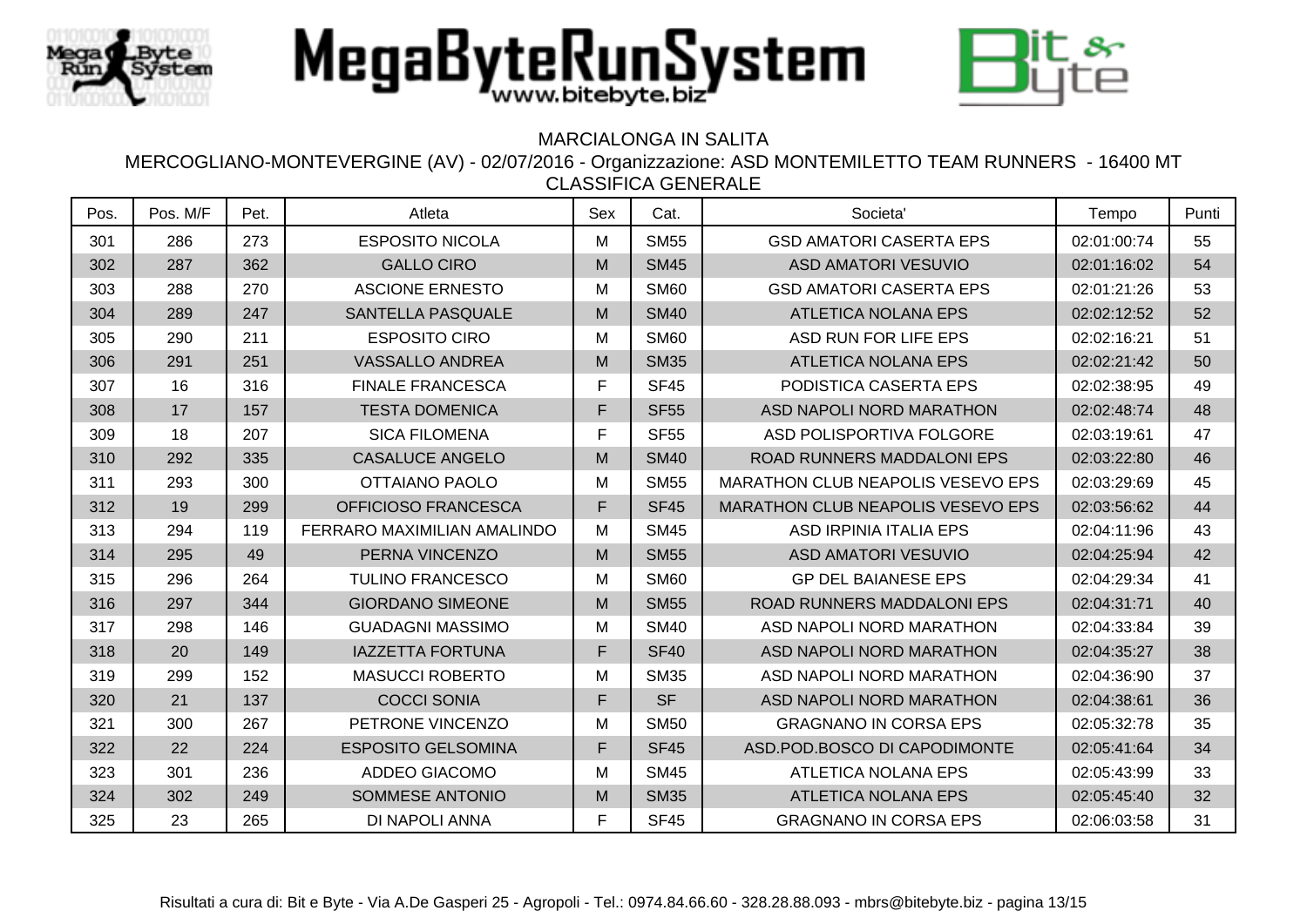



## MARCIALONGA IN SALITA

| Pos. | Pos. M/F | Pet. | Atleta                    | Sex          | Cat.        | Societa'                          | Tempo       | Punti          |
|------|----------|------|---------------------------|--------------|-------------|-----------------------------------|-------------|----------------|
| 326  | 24       | 200  | PAGANO NUNZIA             | F            | <b>SF40</b> | ASD POL LORENZO TORIELLO          | 02:06:08:29 | 30             |
| 327  | 25       | 324  | <b>CAPASSO CONCETTA</b>   | $\mathsf F$  | <b>SF55</b> | PODISTICA VESUVIANA               | 02:06:29:75 | 29             |
| 328  | 26       | 306  | PISCOPO PATRIZIA          | $\mathsf{F}$ | <b>SF50</b> | NEW ATLETICA AFRAGOLA EPS         | 02:06:43:28 | 28             |
| 329  | 303      | 93   | <b>D'AGOSTINO NICOLA</b>  | M            | <b>SM65</b> | ASD BAIANO RUNNERS EPS            | 02:07:37:58 | 27             |
| 330  | 304      | 158  | <b>AVALLONE CRISTIAN</b>  | M            | <b>SM45</b> | <b>ASD NAPOLI RUN EPS</b>         | 02:08:05:35 | 26             |
| 331  | 305      | 140  | <b>EFFUSO FRANCESCO</b>   | M            | <b>SM60</b> | ASD NAPOLI NORD MARATHON          | 02:08:18:74 | 25             |
| 332  | 306      | 370  | <b>IOVINO ROBERTO</b>     | M            | <b>SM45</b> | ASD ATELLANA RUNNERS EPS          | 02:08:24:57 | 24             |
| 333  | 307      | 92   | <b>BELLAVISTA STEFANO</b> | M            | <b>SM70</b> | ASD BAIANO RUNNERS EPS            | 02:08:53:96 | 23             |
| 334  | 308      | 171  | <b>BALDI GINO</b>         | M            | <b>SM65</b> | ASD POD.CAVA PIC.COSTA AMALFI     | 02:09:08:75 | 22             |
| 335  | 309      | 248  | <b>SIMONETTI PIETRO</b>   | M            | <b>SM35</b> | <b>ATLETICA NOLANA EPS</b>        | 02:09:40:19 | 21             |
| 336  | 310      | 44   | <b>MANZO GAETANO</b>      | M            | <b>SM50</b> | APD ATLETICA SCAFATI              | 02:09:40:33 | 20             |
| 337  | 27       | 85   | <b>CAPRIO ANTONIETTA</b>  | F            | <b>SF50</b> | <b>ASD ATLETICA GIUGLIANO</b>     | 02:10:20:45 | 19             |
| 338  | 311      | 284  | <b>GRAZIANO SIMONE</b>    | M            | <b>SM50</b> | INTERNATIONAL SEC. SERVICE EPS    | 02:10:21:64 | 18             |
| 339  | 312      | 369  | <b>LETTERA GIUSEPPE</b>   | M            | <b>SM55</b> | ASD ATELLANA RUNNERS EPS          | 02:10:25:27 | 17             |
| 340  | 28       | 298  | OFFICIOSO CONCETTA        | $\mathsf F$  | <b>SF50</b> | MARATHON CLUB NEAPOLIS VESEVO EPS | 02:11:21:83 | 16             |
| 341  | 29       | 111  | PIZZA VINCENZA            | F            | <b>SF40</b> | ASD GP MONTELLESE                 | 02:12:27:13 | 15             |
| 342  | 30       | 99   | <b>LUONGO ALBA</b>        | F            | <b>SF45</b> | <b>ASD ERCO SPORT EPS</b>         | 02:13:40:54 | 14             |
| 343  | 31       | 197  | <b>BERARDO GABRIELLA</b>  | $\mathsf F$  | <b>SF</b>   | ASD POL LORENZO TORIELLO          | 02:13:43:34 | 13             |
| 344  | 32       | 30   | <b>SANTO MARIA</b>        | F            | <b>SF45</b> | AMICI DEL PODISMO MADDALONI EPS   | 02:13:50:73 | 12             |
| 345  | 33       | 374  | <b>SEPE GIOVANNA</b>      | $\mathsf{F}$ | <b>SF40</b> | <b>MARATHON CLUB STABIAE</b>      | 02:13:51:76 | 11             |
| 346  | 313      | 117  | <b>QUIRINO GIUSEPPE</b>   | M            | <b>SM40</b> | <b>ASD IL PARCO</b>               | 02:17:45:45 | 10             |
| 347  | 314      | 216  | <b>AMATO LUIGI</b>        | M            | <b>SM55</b> | ASD TORRE ANNUNZIATA EPS          | 02:18:41:70 | 9              |
| 348  | 315      | 276  | RIVETTI FRANCESCO         | M            | <b>SM60</b> | <b>GSD AMATORI CASERTA EPS</b>    | 02:20:28:41 | 8              |
| 349  | 34       | 366  | <b>SANTILLO MARIA</b>     | F            | <b>SF50</b> | ASD MONTEMILETTO TEAM RUNNERS     | 02:20:58:48 | $\overline{7}$ |
| 350  | 316      | 170  | <b>VERRAZZO ANTONIO</b>   | M            | <b>SM55</b> | ASD POD PROLOCO PARETE            | 02:22:13:63 | 6              |